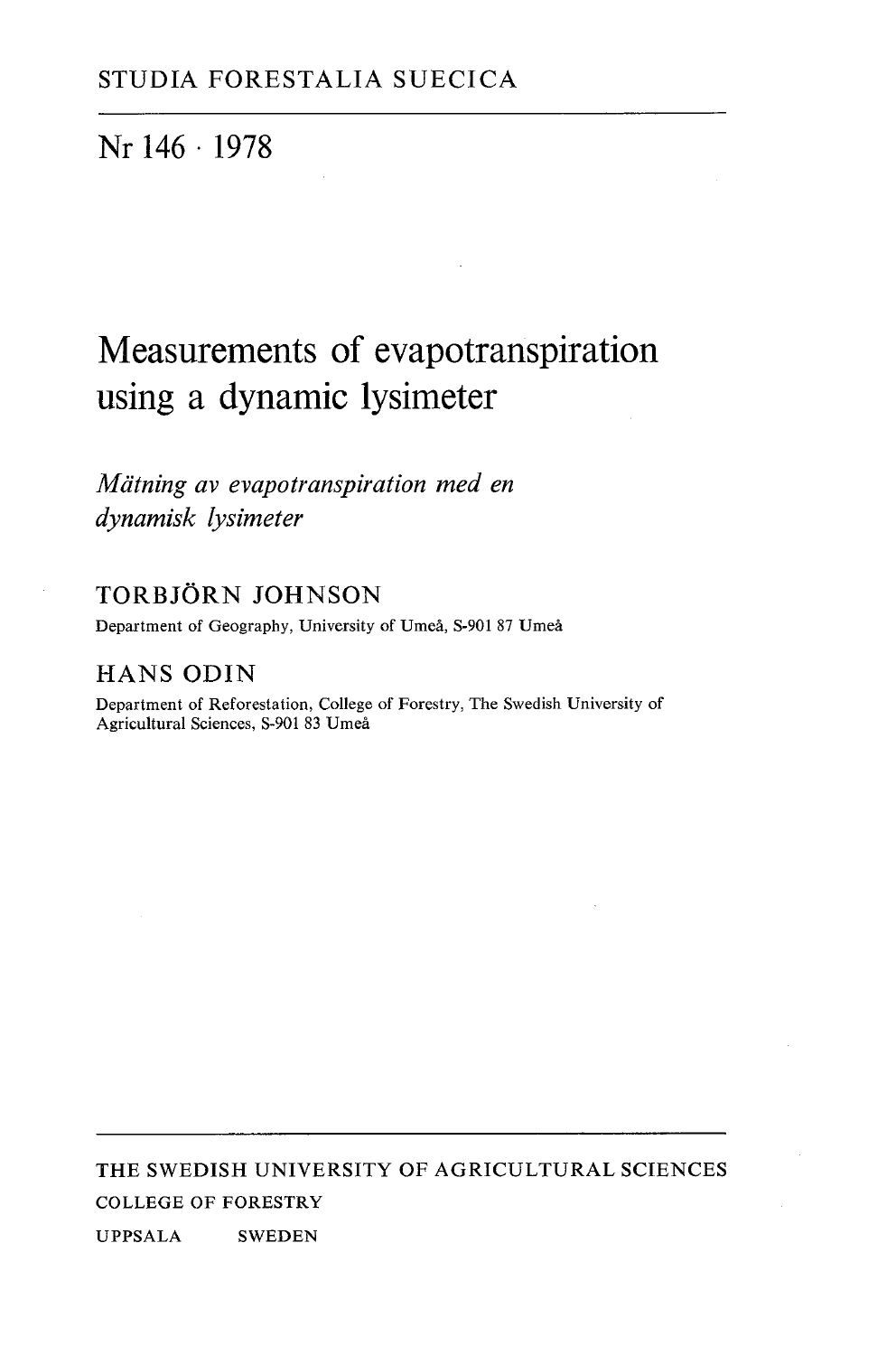### **Abstract**

**ODC** 111.73-015

*A new dynamic weighing lysimeter is described.* 

*Digital values of evapotranspiration, condensation or wet fog deposition are*  summed up during  $1-2$  minutes and are recorded automatically. The *evapotranspiration from lichens and heather vegetation measured by means of the lysimeter and that calculated by the Bowen ratio energy balance method are compared. Some errors in evaluation of evapotranspiration by means of both methods are discussed.* 

 $\bar{\gamma}$ 

*Key words: Lysimeter, Evapotranspiration, Bowen ratio energy balance method.* 

**Ms. received 1978-01-16** 

**LiberForlag/Allmanna Forlaget ISBN 91-38-04374-2, ISSN 0039-3150 Berlings, Lund 1978**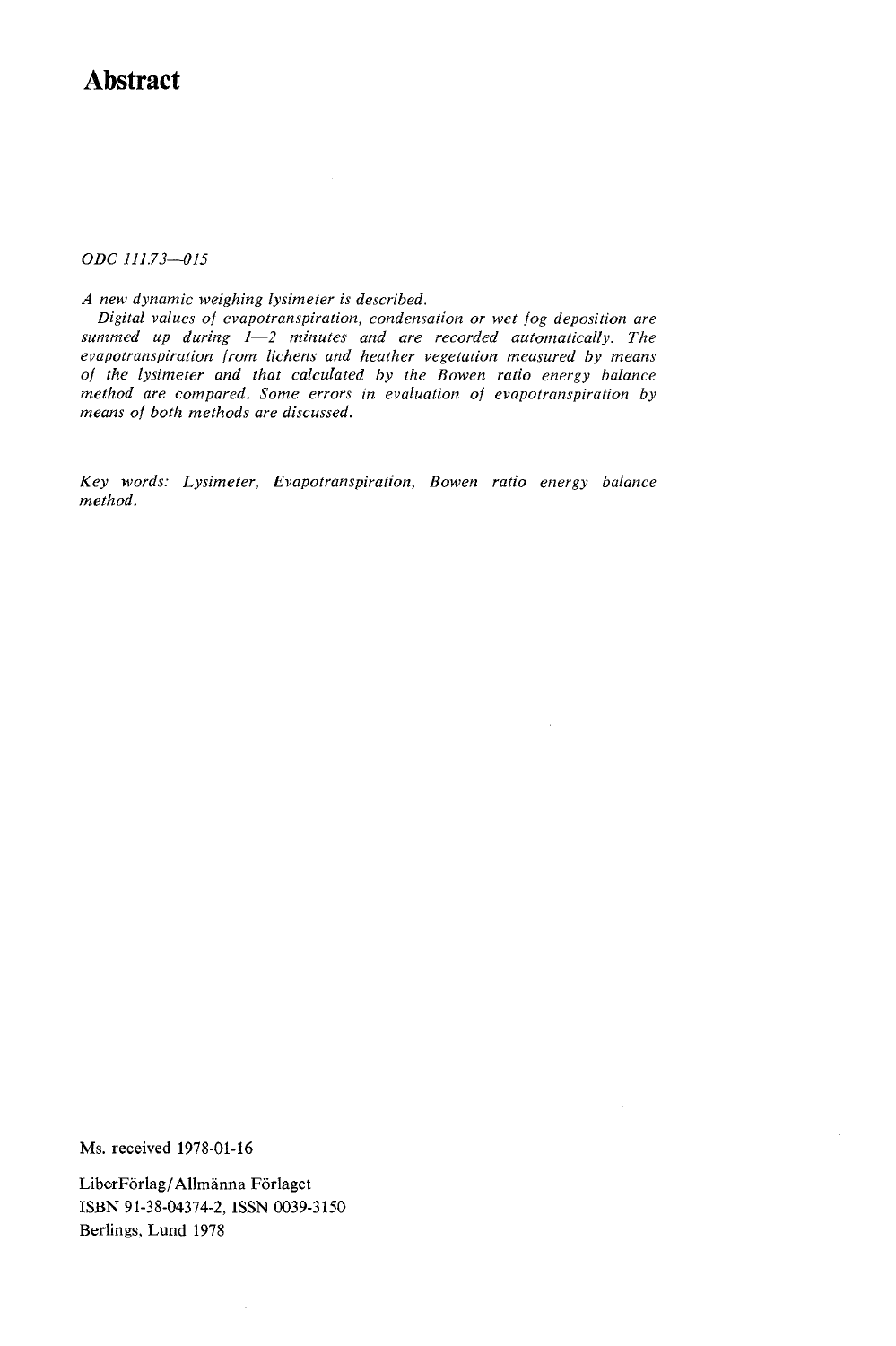# **Contents**

| 1 Briefly about lysimeters                  | 5   |
|---------------------------------------------|-----|
| 2 The aim of the investigation              | 6   |
| 3 Description of the dynamic lysimeter      | 7   |
| 3.1 Construction $\cdots$ $\cdots$ $\cdots$ | 7   |
| 3.2 The function and sensitivity of the     |     |
| dynamic lysimeter                           | - 7 |
| 3.3 Calibration                             | 8   |
| 4 The research area and methods             | 11. |
| 4.1 Installation of the lysimeter           | 11  |
| 4.2 Meteorological measurements             | 12  |
| 5 Results                                   | 13  |
| 5.1 October measurements                    | 13  |
| 5.1.1 Measurements made October             |     |
| $4 - 5$                                     | 13. |

 $\mathcal{L}^{\text{max}}_{\text{max}}$  and  $\mathcal{L}^{\text{max}}_{\text{max}}$ 

| 5.1.2 Measurements made October                                  |  |  |  |  |  |  |          |
|------------------------------------------------------------------|--|--|--|--|--|--|----------|
|                                                                  |  |  |  |  |  |  | $5-7$ 15 |
| 5.2 July measurements 17                                         |  |  |  |  |  |  |          |
| 5.2.1 Irrigation experiments 20                                  |  |  |  |  |  |  |          |
| 6 Discussion and some experiences 23                             |  |  |  |  |  |  |          |
| Summary $\cdots$ $\cdots$ $\cdots$ $\cdots$ $\cdots$ $\cdots$ 24 |  |  |  |  |  |  |          |
| Acknowledgements 25                                              |  |  |  |  |  |  |          |
| <b>References</b> 26                                             |  |  |  |  |  |  |          |
| Sammanfattning $\ldots$ $\ldots$ $\ldots$ $\ldots$ $\ldots$ 27   |  |  |  |  |  |  |          |
| <b>Appendix</b> 28                                               |  |  |  |  |  |  |          |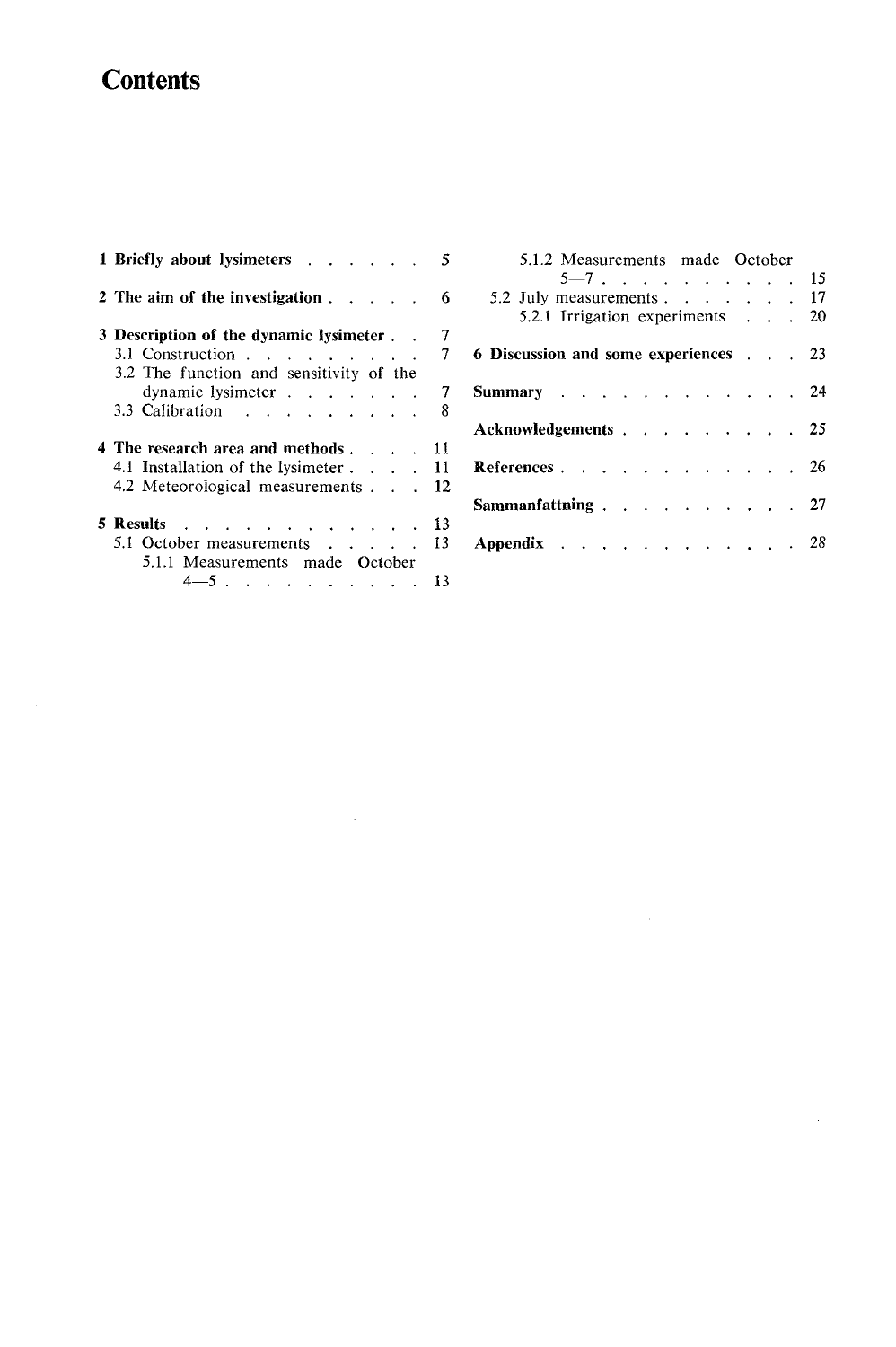### **1 Briefly about lysimeters**

The term lysimeter means differential measuring instrument and may be taken, in general, to apply to all instruments which measure weight changes, especially weight reduction due to evapotranspiration in a particular volume of soil with or without accompanying vegetation.

There are two main types of lysimeter in use: the drainage and the weighing types. In the first case, potential evaporation is obtained as the difference between added and drained water quantity. In the second case, changes in the total weight of the soil sample are measured, whereby the real evapotranspiration during as short a time as ten minutes can be estimated. There are two types i.e. the mechanical and the hydraulic weighing lysimeter.

In the *mechanical weighing* lysimeter the soil sample is placed directly on the balance. The sensitivity will be high, if friction can be reduced using an advanced support construction.

In the *hydraulic weighing* lysimeter the

soil sample is placed in a tank floating on a fluid. Changes in level reflect weight changes in the sample. Extremely small weight changes can be detected using this method. A collection of lysimeters of varying design has been published by WMO 1961 [Technical note no 831.

Lysimeters demand large soil volumes in order that heat and water transport within the soil sample be comparable to conditions in undisturbed soil. When the soil supports vegetation, root growth must be able to proceed without obstruction. These conditions result in very extensive and expensive installation work, particularly in the case of lysimeters using hydraulic weighing.

During the years 1971-74 Torbjörn Johnson, at the University of Umeå, constructed a lysimeter according to a modified principle: the *dynamic lysimeter.* Since 1974 the prototype, including the measuring and recording systems, has been developed and adapted to field use. The dynamic lysimeter is described in section **3.**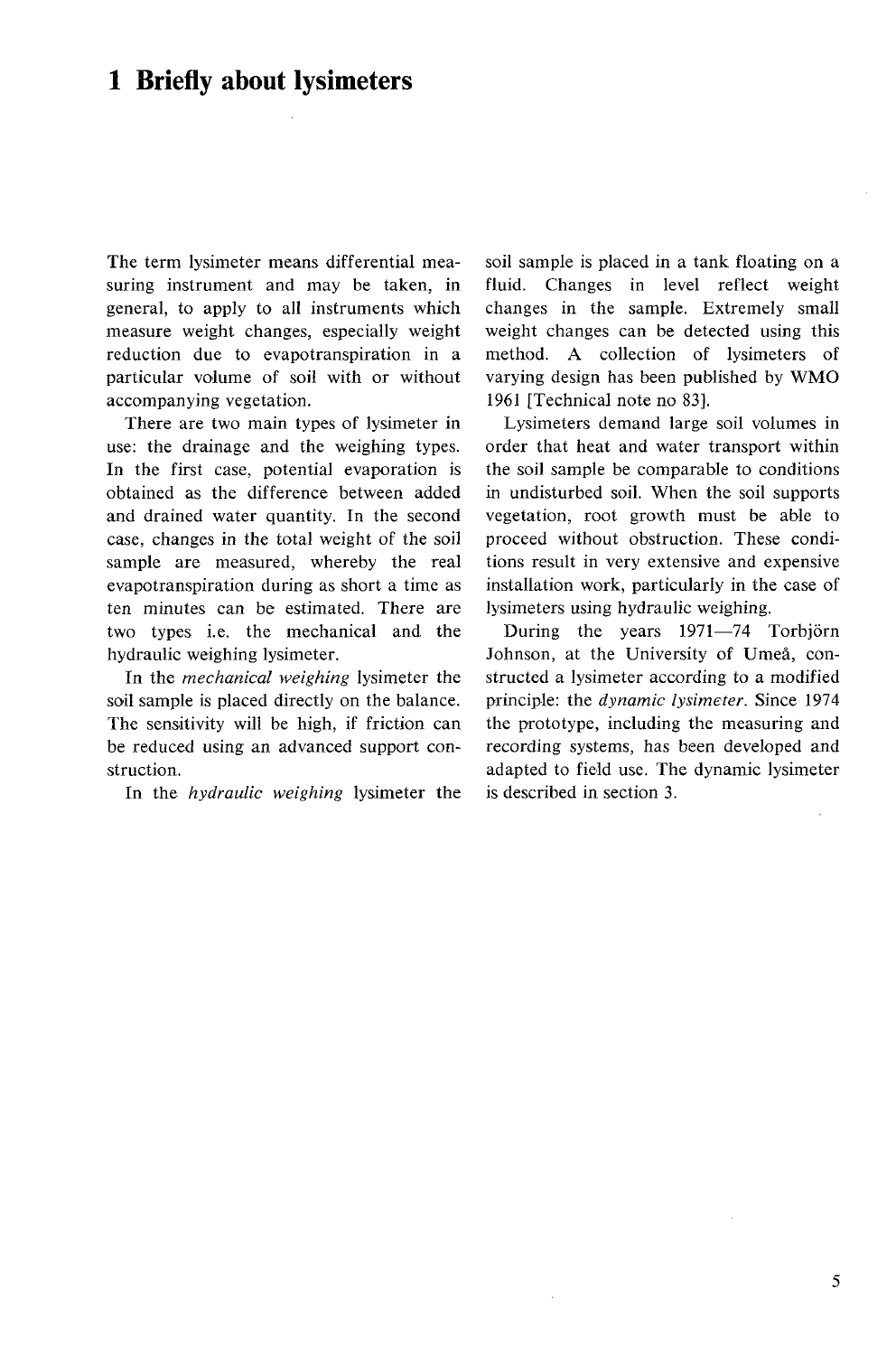### **2 The aim of the investigation**

The primary purpose of the investigation is to describe the assembly and performance of the lysimeter under field conditions. This can be suitably achieved after reliability and sensitivity have been studied under varying weather conditions.

A small-scale investigation of the heat and water balance in a pine heath is now under way at the College of Forestry in northern Sweden. An important part of this investigation is the measurement and calculation of evapotranspiration from the ground layer vegetation in which the dominating forms are lichens and heather. Lysimeter measurements made possible, at least during short periods, direct measurements of evapotranspiration from and condensation upon the lichens and heather.

It is possible to compare the results of the direct measurements using the lysimeter with the meteorologically estimated evapotranspiration. Differences can arise owing to a number of factors, the most important of which is advection. The effects of advection, i.e. the net horizontal transfer of heat and water vapour by the action of wind, must be ignored when using meteorological methods. It is seldom that an advection-free area can be found in forested regions.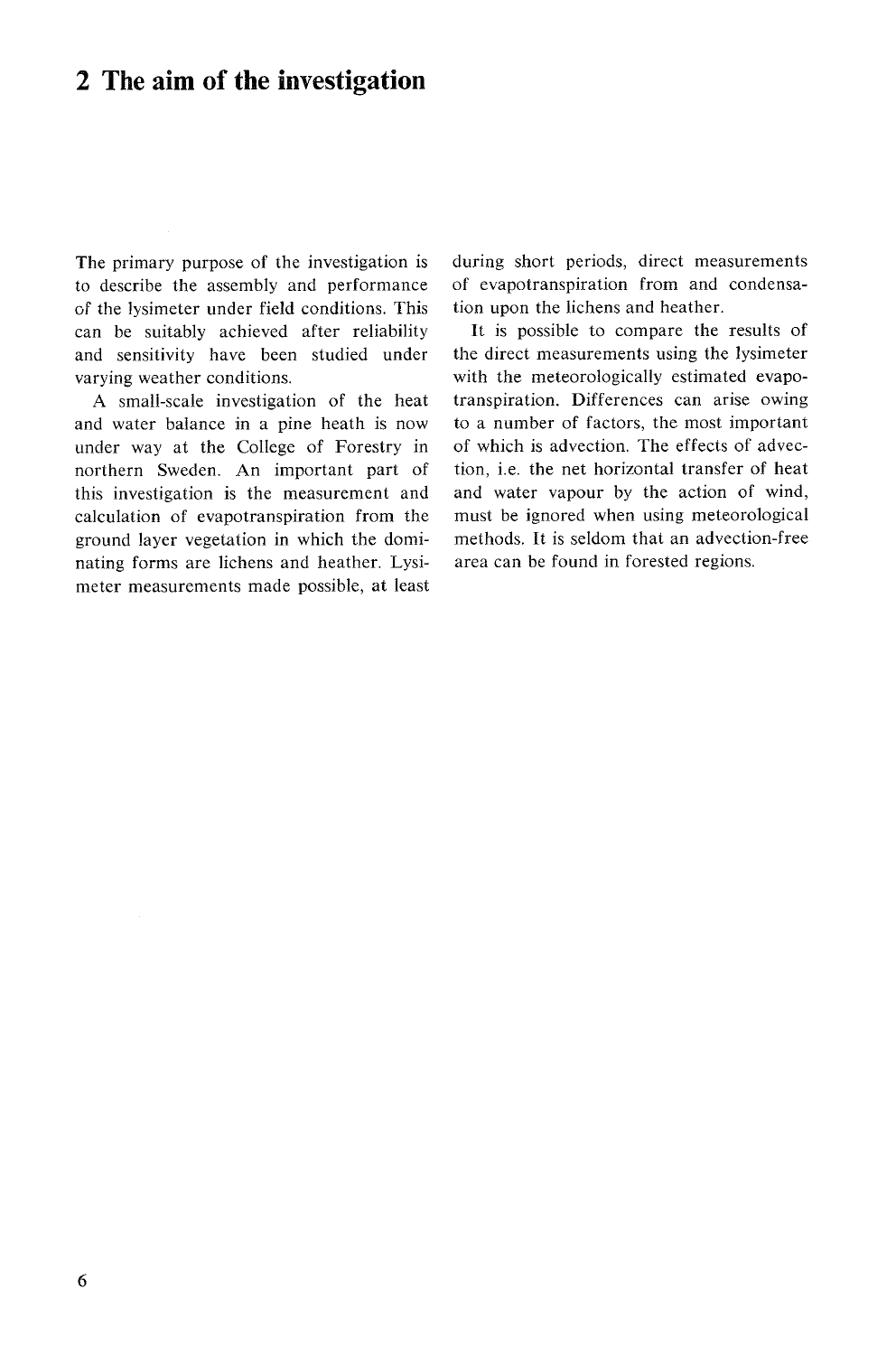### **3 Description of the dynamic lysimeter**

#### **3.1 Construction**

The aim of constructing a new lysimeter was to obtain high sensitivity and precision combined with a low construction cost and simplicity of installation. L. G. Morris (1959) describes a mechanical construction based on a lever balance. The balance was fitted with a counterweight, driven by a motor, which balanced the counterweight to a fixed point of balance. The motor is stationary as long as no changes in weight occur. Like L. G. Morris, T. Johnson chose mechanical weighing as the basic principle, but a dynamic moment was introduced by causing the lever balance to swing back and forth through the equilibrium balance position. In this way the effects of friction are greatly reduced, as, too, is the need to place the balance on a large and stable base. Extensive preparation of the ground can therefore be avoided.

The main component in the lysimeter is a balance arm which rests on a knife edge dividing the arm in the ratio of 10 to 1, Figure 1. The longer section of the arm can be loaded with variable stationary weights. The balance arm and the sample are caused to swing up and down through the position of balance by the continuous action of a moving counterweight along a bar parallel to the balance arm. That is to say, the moving weight balances the arm about an equilibrium position by means of small movements inwards and outwards about a central position. The movements of the balance arm and the moving counterweight are converted to pulses after being registered by photoelectric detectors. The results, in the form of pulses from the lysimeter, are fed into a datalogger, specially designed for the lysimeter. The signals corresponding to the time that the balance arm is above its

equilibrium position are stored in one memory and those corresponding to the time that the arm is below the equilibrium position, in another. The signals are read off after a predetermined number of complete swings and the data axe punched on tape in ASC I1 coded form. Since all signals from the lysimeter are in binary conversion form, analogue form is unnecessary. This makes possible a reliable electronic system, which greatly reduces the cost of signal processing.

The datalogger can determine the number of periods which the swinging balance arm makes prior to the punch-out. After a certain number of punch-outs the correct time (date and time) and two control values are also punched out. Signals from sensors, for example, for temperature and humidity, can be received and punched out instead of the two control values.

A digital temperature and humidity detector, which could be connected directly to the datalogger, was developed at the same time as the pulse detector. Temperature is measured by a normal thermometer which is read off by a movable photo-electric cell. Circular instruments with a nominal fixed point on the negative side, eliminating the need for plus and minus terms, were used in the prototype. Pulses are registered beginning at the fixed point and finishing at the movable pointer.

### **3.2 The function and sensitivity of the dynamic lysimeter**

The lysimeter measures the time during which the balance arm is above and below the balance position, expressed as the number of pulses. These intervals are equal when the sample has constant weight. The movable counterweight then moves back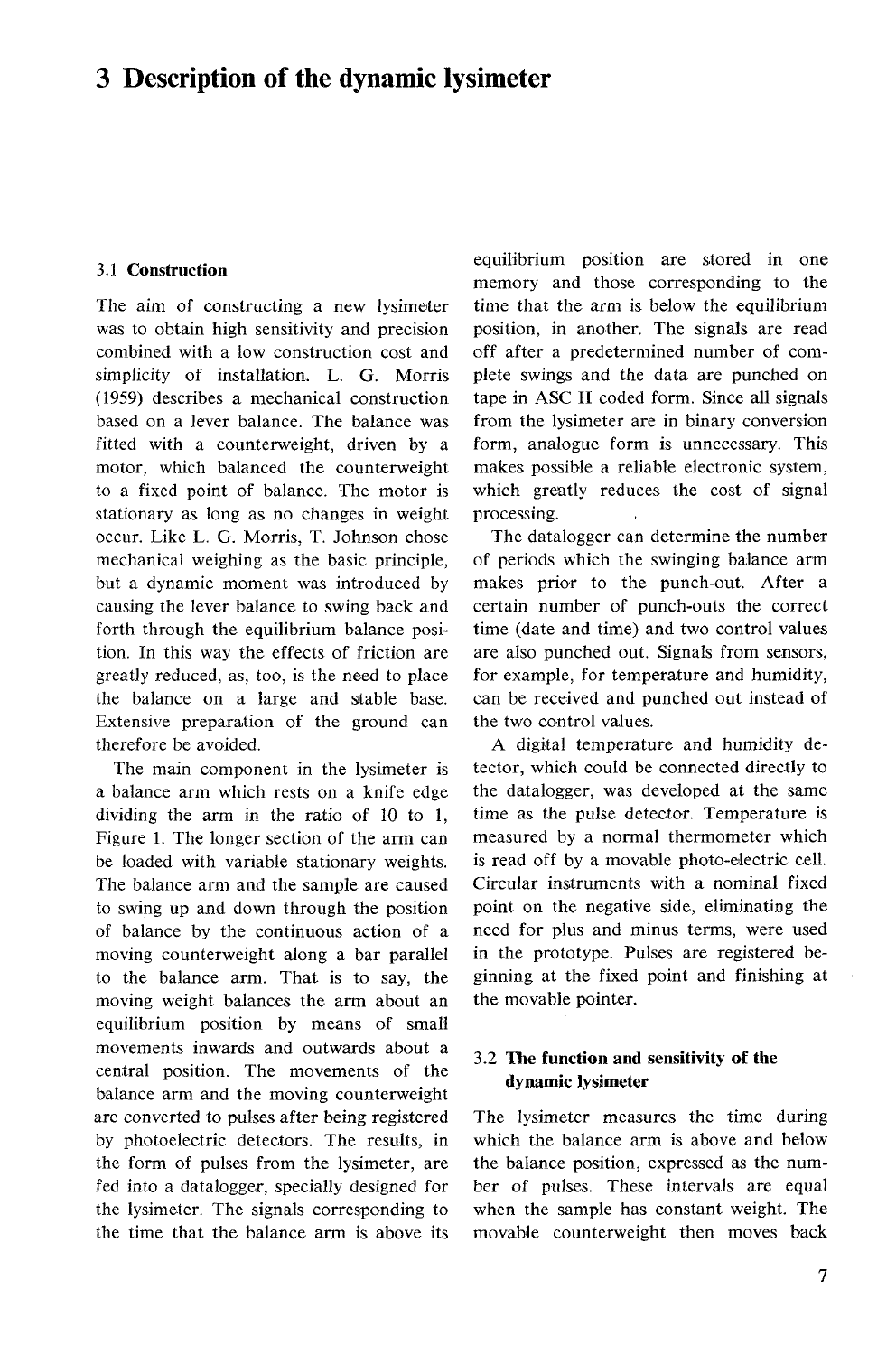

Figure 1. Principle of the dynamic weighing lysimeter.

and forth equidistant from the central position. An increase in the weight of the sample causes an immediate increase in the time (number of pulses) that the balance arm is above the balance position as compared to below it. The moving counterweight compensates this change by increasing the length of its movement away from the sample end of the balance arm until the initial state of equilibrium is restored. The time for a complete period of swing (10 up and 10 down) does not differ by more than a few per cent between the new and the previous equilibrium condition. The difference between the time spent in the up and that spent in the down position of the swinging balance arm, and the time taken to reach the new balance condition are a measure of both the sensitivity and readjustment time of the lysimeter. Both these factors are dependent upon the mass and rate of movement of the counterweight. The heavier the counterweight, the greater will be the damping effect on the swing frequency of the balance arm, and thus on

its displacement for a given change in weight of the sample. The readjustment time is also reduced. Increasing the rate of movement of the counterweight has the same effect.

A heavy counterweight is used if large weight changes are expected in the sample, and vice versa, if the expected weight changes are small. The lysimeter's working range decreases in the latter case.

It should be noted that the damping of the lysimeker is a function of the whole system's centre of gravity in relation to the position of balance. The degree of damping can be varied by raising and lowering the fixed counterweights in relation to the balance arm. The apparatus should always be calibrated when such large changes in sample weight occur that the fixed counterweight must be moved.

#### 3.3 **Calibration**

The lysimeter measures the time that the balance arm is above (positive values) and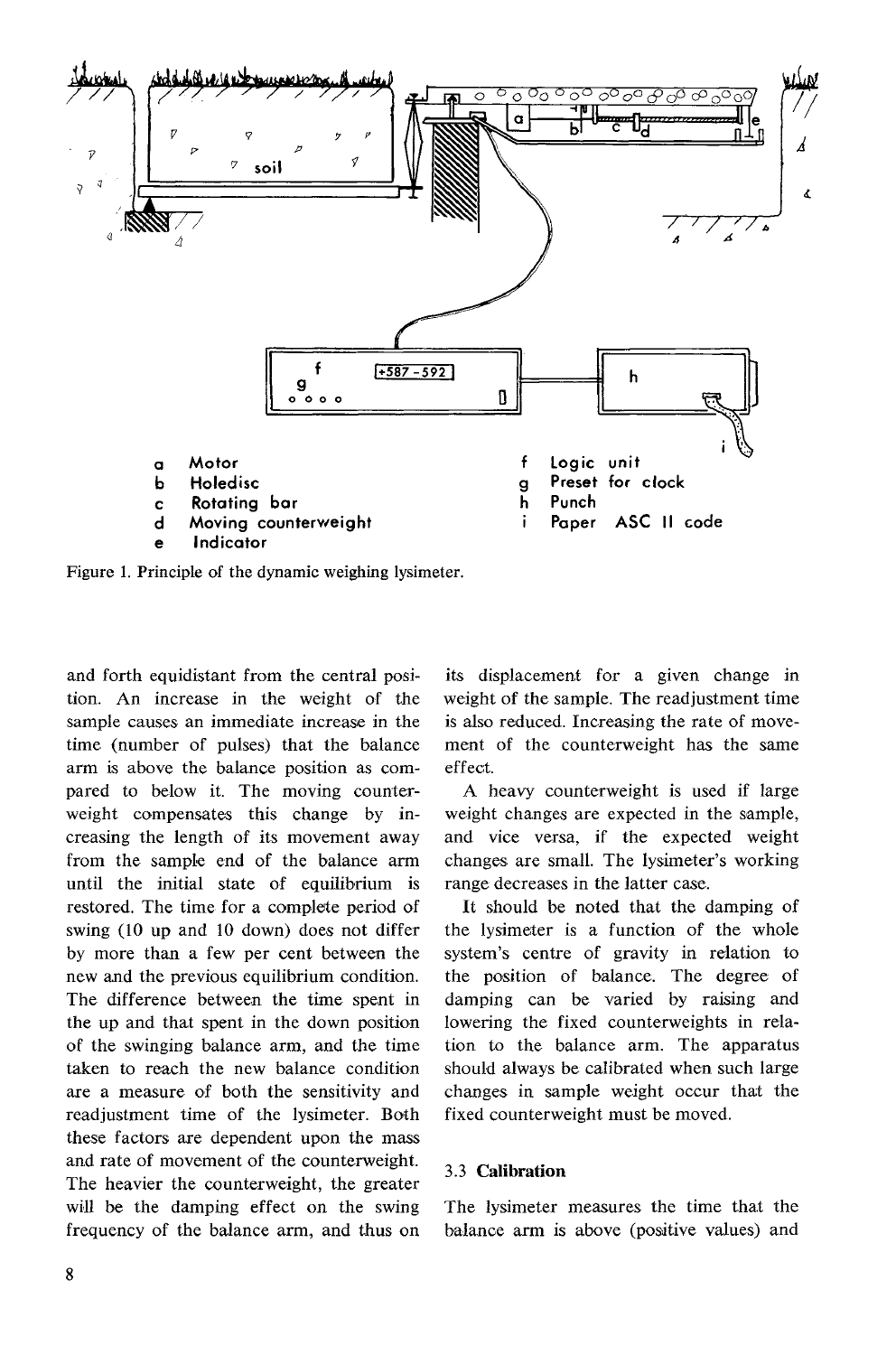below (negative values) the balance position. The calibration gives the increase or decrease in weight of the sample *corresponding to the difference* between the positive and negative values. The same difference in lysimeter readings can correspond to different weight changes in the sample, depending upon the mass of the moving counterweight. Known weights were either added to, or removed from, the test area in order to alter the weight of the sample during calibration.

Figure 2 shows the lysimeter's behaviour when a 1.65 g weight was placed on and removed from the sample surface. The moving counterweight was 105 g and the time for ten complete swings varied between 1.7 and 1.8 minutes. The 1.65 g weight was placed close to the swinging side of the sample tank, Figure I. The same weight change results regardless of whether a weight of 3.3 g is placed centrally on the sample or distributed evenly over the whole surface.

Interference and irregularities in the lysimeter's performance during calibration are evident from Figure 2, but it may also be noted that the sample weight slowly decreased up to 8 p.m. It can also be seen that the lysimeter reacted significantly to the calibration weight, regardless of its relatively insignificant mass (approximately one hundred-thousandth of the total mass of the sample). Table 1 illustrates the change in the number of pulses caused by an increase and decrease in the weight of 3.3 g, respectively. It became obvious during the calibration that the position of the sample tank when the calibration weight was placed on, or removed from, the sample was of importance to the reading. If the calibration weight was placed on an upwardmoving tank (balance arm moving downward), both the reading and the readjustment time decreased in comparison with the same case where the tank was moving downward. The variations in the lysimeter readings seen in Table 1, from the calibra-



Figure 2. Calibration measurement of the dynamic lysimeter. The **3.3** g calibration weight was applied to and removed from the sample tank. The total weight was about 700 kg.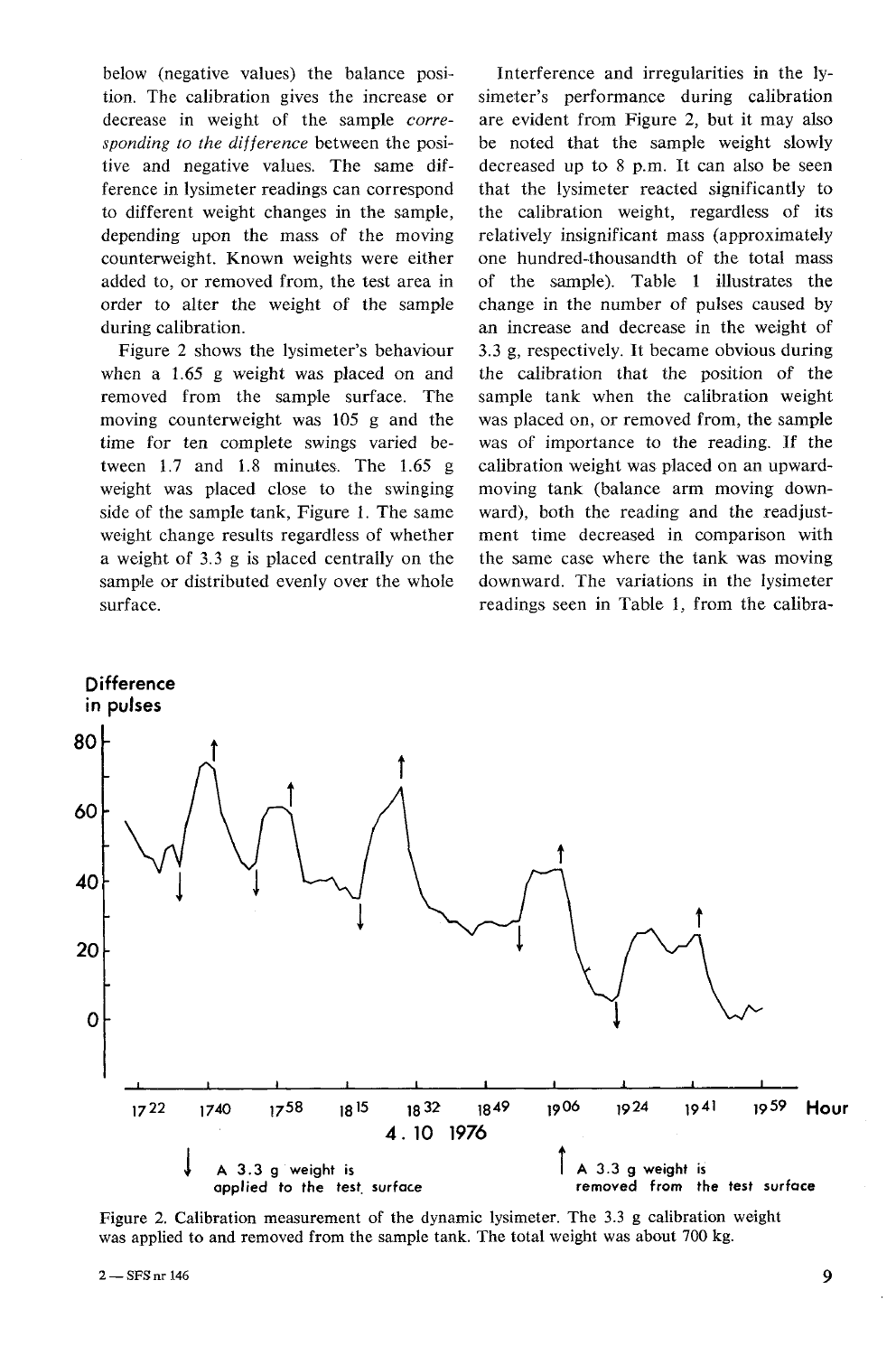| Date   | Time                       | Mov-<br>able<br>weight<br>g | Swing<br>time in<br>minutes<br>(10)<br>swings) | Number<br>of pulses<br>(10)<br>swings) | Changes<br>in pulses<br>exclusive<br>of cali-<br>bration | Calibra-<br>tion<br>weight<br>g | Number Sensi-<br>of pulses tivity<br>due to<br>cali-<br>bration<br>weight | $g$ /puls    |  |
|--------|----------------------------|-----------------------------|------------------------------------------------|----------------------------------------|----------------------------------------------------------|---------------------------------|---------------------------------------------------------------------------|--------------|--|
| 740726 |                            | 60                          | 0.9                                            | 625                                    | $-100$                                                   | $+10.40$                        | 270                                                                       | 0.04         |  |
| 740726 |                            | 60                          | 0.9                                            | 625                                    | $-100$                                                   | $-10.40$                        | 245                                                                       | 0.04         |  |
| 740906 | $1640 - 1647$              | 60                          | 1.5                                            | 865                                    | $-80$                                                    | $+100.00$                       | 980                                                                       | 0.10         |  |
|        | $1655 - 1700$              | 60                          | 1.5                                            | 865                                    | $-40$                                                    | $+20.08$                        | 144                                                                       | 0.14         |  |
|        | 1710-1715<br>$1733 - 1742$ | 60<br>60                    | 1.5<br>$1.5\,$                                 | 865<br>865                             | $-30$<br>$-50$                                           | $-20.08$<br>$-100.00$           | 150<br>950                                                                | 0.13<br>0.11 |  |
|        |                            |                             |                                                |                                        |                                                          |                                 |                                                                           |              |  |
|        | mean                       | 60                          | 1.5                                            | 865                                    |                                                          |                                 |                                                                           | 0.12         |  |
| 740918 | 1945-1954                  | 258                         | 0.9                                            | 750                                    | $-18$                                                    | $+20.08$                        | 301                                                                       | 0.07         |  |
|        | $2014 - 2025$              | 258                         | 0.9                                            | 750                                    | $-18$                                                    | $+19.20$                        | 272                                                                       | 0.07         |  |
|        | mean                       | 258                         | 0.9                                            | 750                                    |                                                          |                                 |                                                                           | 0.07         |  |
| 750716 | 1529-1532                  | 735                         | 1.7                                            | 1100                                   | $-33$                                                    | $+100.08$                       | 178                                                                       | 0.56         |  |
|        | $1603 - 1608$              | 735                         | 1.7                                            | 1100                                   | $-50$                                                    | $-100.08$                       | 180                                                                       | 0.56         |  |
|        | $1953 - 2000$              | 735                         | 1.7                                            | 1100                                   | $-35$                                                    | $-100.08$                       | 175                                                                       | 0.57         |  |
|        | mean                       | 735                         | 1.7                                            | 1100                                   |                                                          |                                 |                                                                           | 0.56         |  |
| 761004 | $1731 - 1739$              | 105                         | 1.7                                            | 711                                    | $-1$                                                     | $+3.30$                         | 31                                                                        | 0.11         |  |
|        | 1740-1748                  | 105                         | 1.7                                            | 711                                    | $-1$                                                     | $-3.30$                         | 28                                                                        | 0.12         |  |
|        | 1748-1756                  | 105                         | 1.7                                            | 712                                    | $-1$                                                     | $+3.30$                         | 19                                                                        | 0.17         |  |
|        | 1758-1806                  | 105                         | 1.7                                            | 711                                    | $-1$                                                     | $-3.30$                         | 22                                                                        | 0.15         |  |
|        | 1817-1826                  | 105                         | 1.7                                            | 711                                    | $-2$                                                     | $+3.30$                         | 34                                                                        | 0.10         |  |
|        | 1826-1839                  | 105                         | 1.7                                            | 711                                    | $-2$                                                     | $-3.30$                         | 36                                                                        | 0.09         |  |
|        | 1856-1900                  | 105                         | 1.7                                            | 712                                    | $-1$                                                     | $+3.30$                         | 16                                                                        | 0.21         |  |
|        | 1908-1918                  | 105                         | 1.8                                            | 711                                    | $-2$                                                     | $-3.30$                         | 38                                                                        | 0.09         |  |
|        | 1922-1934                  | 105                         | 1.7                                            | 713                                    | $-1$                                                     | $+3.30$                         | 22                                                                        | 0.15         |  |
|        | 1942-1951                  | 105                         | 1.8                                            | 712                                    | $\bf{0}$                                                 | $-3.30$                         | 24                                                                        | 0.14         |  |
|        | mean                       | 105                         | 1.7                                            | 712                                    |                                                          |                                 |                                                                           | 0.13         |  |

Table 1. Calibration of the dynamic lysimeter. Calibration weights have been applied to  $(+)$  and removed from  $(-)$  the sample tank.

tion in 1976, are partly attributable to the above reason and partly to the sensitivity of wind, among other things. These effects may be regarded **as** "background noise".

Table 1 shows the results of calibrations performed in 1974 and 1975. The calibration weights and the mass of the moving counterweight, as well as the time of swing, were varied. The different calibration instances are not directly comparable because the rate of movement of the variable

counterweight was varied, and certain design modifications were made during this time. The total range, in kilogrammes, is obtained by multiplying the mass of the moving weight, in kg, by a factor of 7.8. In 1975 the lysimeter could register weight changes up to 5.7 kg without the fixed weights having to be moved, as compared with 0.5 kg in 1974, when the counterweight was 60 g.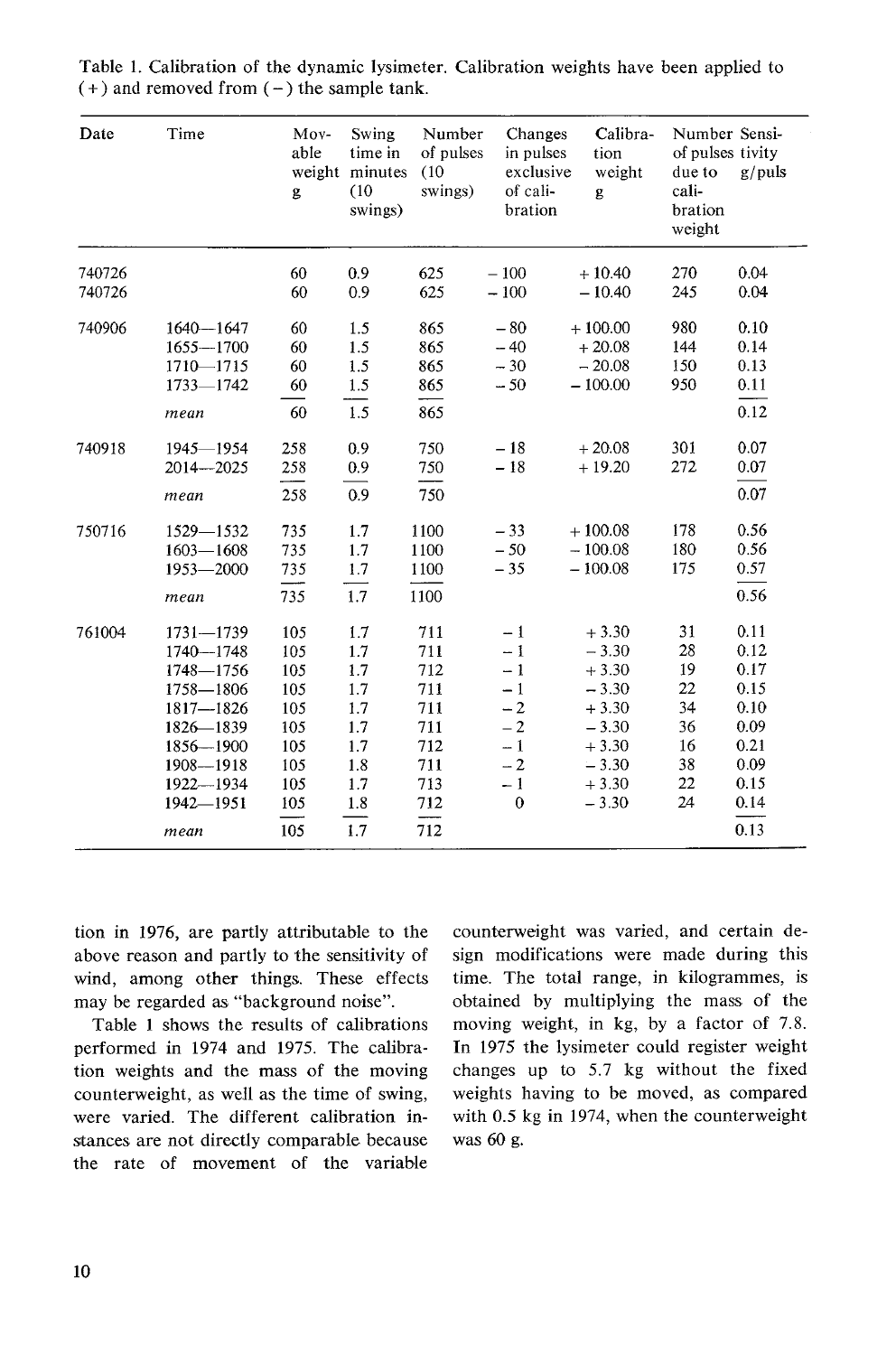### **4 The research area and methods**

Measurements were performed periodically in the summers from *1974* to *1976.* The research station is located on a flat sediment area which covers the southern part of Svartberget Research Park, latitude 64°20'N, longitude 19°55'E. There is a micrometeorological station in the area, belonging to the College of Forestry's ecological research station.

The lysimeter and accompanying instruments were placed on a *3000* .m2 section of open ground. This glade is surrounded by a sparsely stocked stand of young Scots pines with an average height of *4.7* m. Because of the small size of the glade, the evapotranspiration from it is affected by the surrounding trees.

The soil consists of silt, and the vegetation largely of lichens and heather.

#### **4.1 Installation of the lysimeter**

The change in weight of a sample tank was measured. The sample tank was made of aluminium, *0.5* m deep and with a sample area of 1 m2. The tank was placed in a board-lined, square hole in the ground, the upper rims of the tank being level with the surrounding soil surface. One side of the sample tank swung freely by the lysimeter's balance while the opposite side was mounted in ball-bearings on concrete blocks (see sketch in Figure 1).

The sample tank was filled with *30* cm of mineral soil from the area. The upper *20*  cm of soil, with its accompanying vegetation layer, was then placed uppermost in the tank. Lichens and mosses accounted for *70* 70 of the vegetation up to a height of *5* cm.

The cover, considering greater vegetation height, was as follows *(1975):* 

| $\%$ | Height cm |
|------|-----------|
| 35   | 5         |
| 15   |           |
| 35   | 30        |
| 5    | 35        |
| 5    |           |
| <5   |           |
|      |           |

The sample tank was in motion during the time that measurements were taken. The motion was greatest on the free swinging side. Weight changes must therefore be evenly distributed over the sample tank if measurements are to be of consequence. If the weight change is unevenly distributed, then the results will have different values depending upon where on the surface the weight change is greatest. Hence, the greatest sensitivity is observed when the weight change occurs nearest to the balance arm and least sensitive (zero) on the opposite side (over the support). It is possible to avoid problems caused by uneven weight changes by using a special cradle arrangement for supporting the sample tank. This has, however, yet to be tested in the field.

The support and balance arm were placed in an excavated shaft with a lid, in order to eliminate the effects of wind on the balance arm. The sample had a total weight of about *700* kg.

A glass tube was located in one of the corners of the sample tank, whereby drainage water could be run off and measured. No drainage has been observed during the investigation periods, in spite of periods of heavy rainfall. The vertical transport of water between the sample and the ground was broken and therefore the capillary phenomena were different from those observed in undisturbed ground.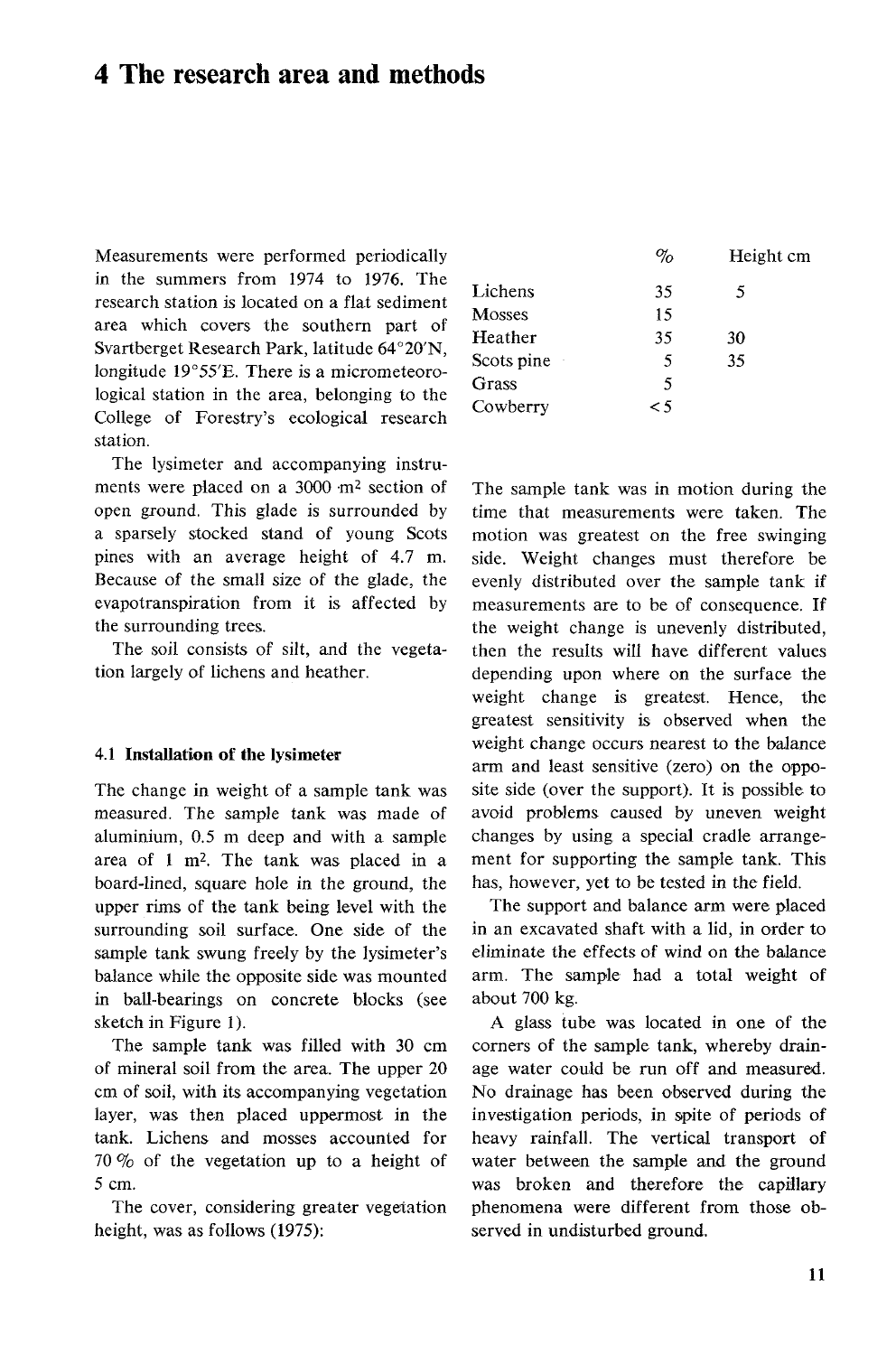#### 4.2 **Meteorological measurements**

The main of the meteorological measurements was to be able to estimate evapotranspiration. The energy budget method or, more precisely, the Bowen ratio energy balance method, was chosen for this purpose (see among others Rosenberg 1974). Evapotranspiration (E) can, according to this method, be approcimately represented by:

$$
E = \frac{R_n - B}{L(1 + v \frac{\Delta \Theta}{\Delta e})}
$$

where

- $R_n$  = net radiation
- $B = heat stored or utilized in the soil$
- L = heat of evaporation (2450 J/g)
- $v =$ Psychrometer constant (0.66 mb/ $^{\circ}$ C)
- $\Delta\Theta$  = difference in potential air temperature  $(\Theta = T - 0.01 \cdot z, z$  expressed in meters) between two test levels above the ground
- $\Delta e$  = difference in vapour pressure (in mb) between the two test levels

between the two test levels<br>The term  $v \frac{\Delta \Theta}{\Delta e}$  is called the Bowen ratio.

The net radiation  $(R_n)$  was measured using a net radiometer (Ersking), which was placed 1.5 m above ground level, and the ground heat transfer, using a heat flow meter (Tech Dienst), which was placed on the mineral soil, i.e. below the lichenheather cover and the 4 cm thick humus layer. The air temperature (for estimation of  $\Delta\Theta$ ) was measured using resistance wire thermometers (PT 100) placed at heights of 20 and 50 cm above ground level. Humidity meters (Humicap, Vaisala) were placed at the same two heights. The low measuring heights were chosen in order to reduce the marginal effects of the surrounding trees, as well as to keep the error in the measurement of the gradients relatively low in comparison with the periodically high values of these gradients. The accuracy of the temperature measurements was  $\pm 0.1$  °C, in the middle of the day, and the accuracy of the relative humidity measurement  $\pm 1\%$ .

Temperature and humidity sensors were mounted in small electrically ventilated radiation shields, designed and constructed by A. Openshaw of the College of Forestry. He also designed the integrated wind speed meter (cup anemometer) which, together with the above instruments, was connected to a digital data collection system (Solartron). Measurements were recorded at intervals of between *5* and 20 minutes. The readings in mV were transferred to the respective units using suitable functions. The mean hourly values were then calculated. The rainfall was measured and recorded using a raingauge (type Hellman) equipped with a one-month recording unit (Lambrecht).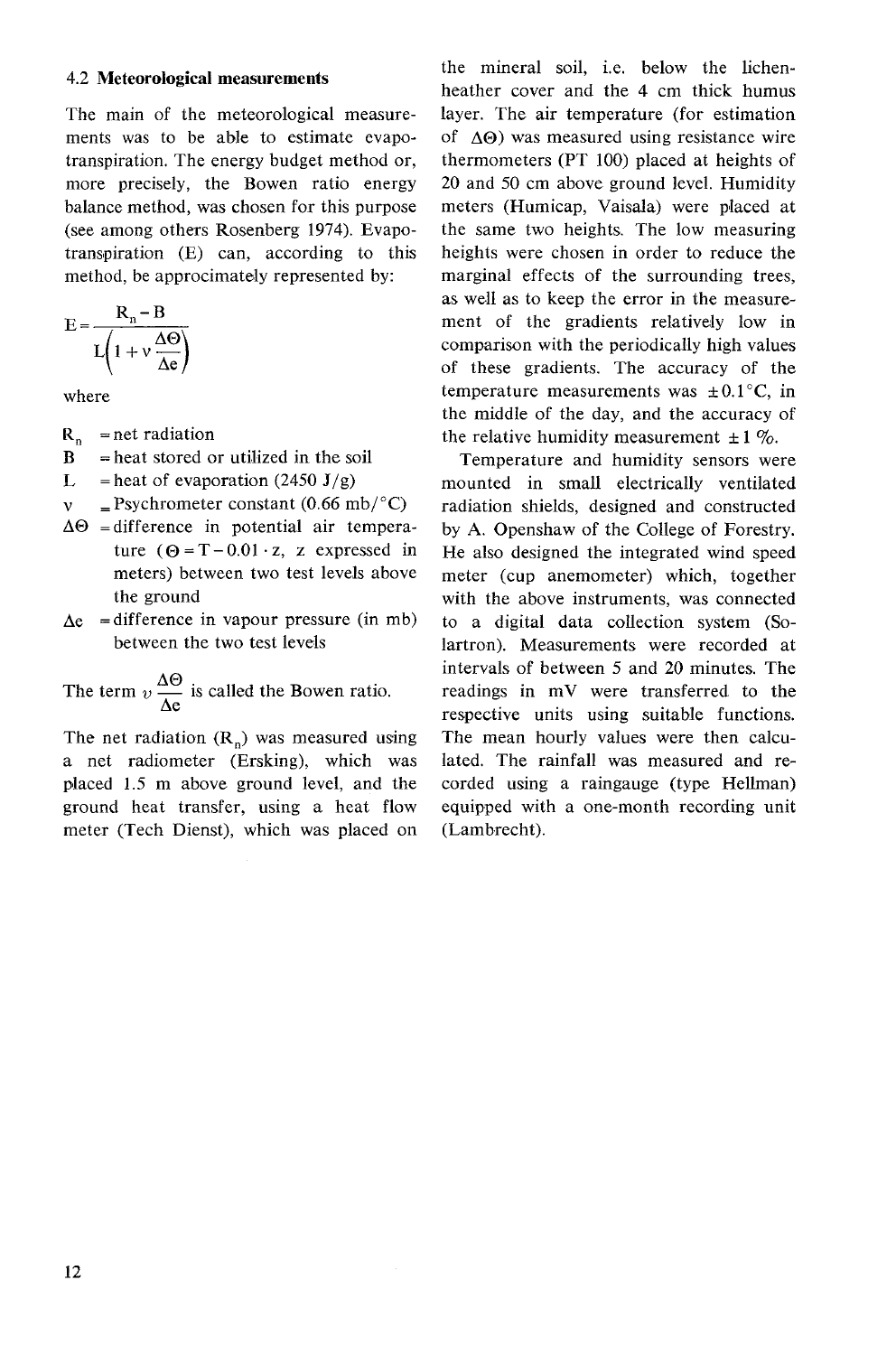### **5 Results**

A large volume of data have been collected during several studies. Measurements have been carried out both in the field and in a greenhouse. Only two periods of field measurements are presented in this paper: the periods in which some micrometeorological measurements were made. Measurements from October, 1976, are presented first, followed by those from July 31, 1975. Irrigation experiments were carried out during the latter period.

#### 5.1 **October measurements**

The measurements were carried out during the period from October 4 to October 7 (Figures  $3-8$ ). The weather during these late autumn days was characterized by frequent fog and stratus clouds, particularly at night. When the nights were clear the air temperature was below zero, causing the field and ground vegetation to freeze. The day of October 5 was cloudless after the early morning mist had dispersed. Otherwise the days were cloudy. On the morning of October 7 rain began to fall in the Vindeln area.

The lichens were assumed to be saturated with water. Evaporation from the lichens, and particularly transpiration from the Scots pine seedling and the heather in the sample tank, should have been low because of low insulation, low temperature and the fact that the humus layer was partly frozen at times. However, with a small movable counterweight (105 g) the lysimeter should have been sensitive to small weight changes in the sample. The sensitivity was  $0.13$  g/ pulse (Table 1).

The air temperature, humidity and wind the morning until about 6 a.m., when evapospeed on the 4th and 5th of October are transpiration was greater until 3.15 p.m.

shown in Figure 3. The air temperature fell briefly below zero on the night of the 4th, but rose and was relatively high in conjunction with a mist during late evening and early morning  $(9 \text{ p.m.} - 1.30 \text{ a.m.})$ . The mist dispersed and was replaced by stratus cloud during the early morning, whereupon the temperature dropped below freezing and remained there until 8 a.m. The weather cleared during the late morning, but the mist appeared again the following night.

Temperature and vapour pressure differences between the 50 and 20 cm levels above ground were negative, i.e. the 50 cm level was both colder and drier than the 20 cm level between 8 a.m. and 3 p.m. on October 5 (Figure 3).

The sample decreased in weight by 9 g from the time that the lysimeter readings were begun until 11 p.m. on October 4 (Figure 4). Thereafter, the sample increased in weight, with the greatest increase occurring in the early morning. The mist was wet at this time and deposited very small ( $10-50$  µm diameter) droplets of water. Deposition due to the mist, together with possible condensation on the vegetation, amounted to 76 g (0.08 mm) of water. The mist precipitation was large enough to influence the raingauge. The sample weight decreased slowly as early as 4 a.m. and continued until 9 a.m. when the warmth of the sun became effective and evapotranspiration increased.

The total decrease in weight due to evapotranspiration was 215 g. Evapotranspiration reached a maximum of 0.03 mm per hour around noon (Table 2).

The energy budget method (Bowen ratio method) gave low condensation during the 5.1.1 *Measurements made on October 4*-5 **one of the late of the conference of the state of the state of the state of the state of the state of the state of the state of the state of the state of the state of the state of**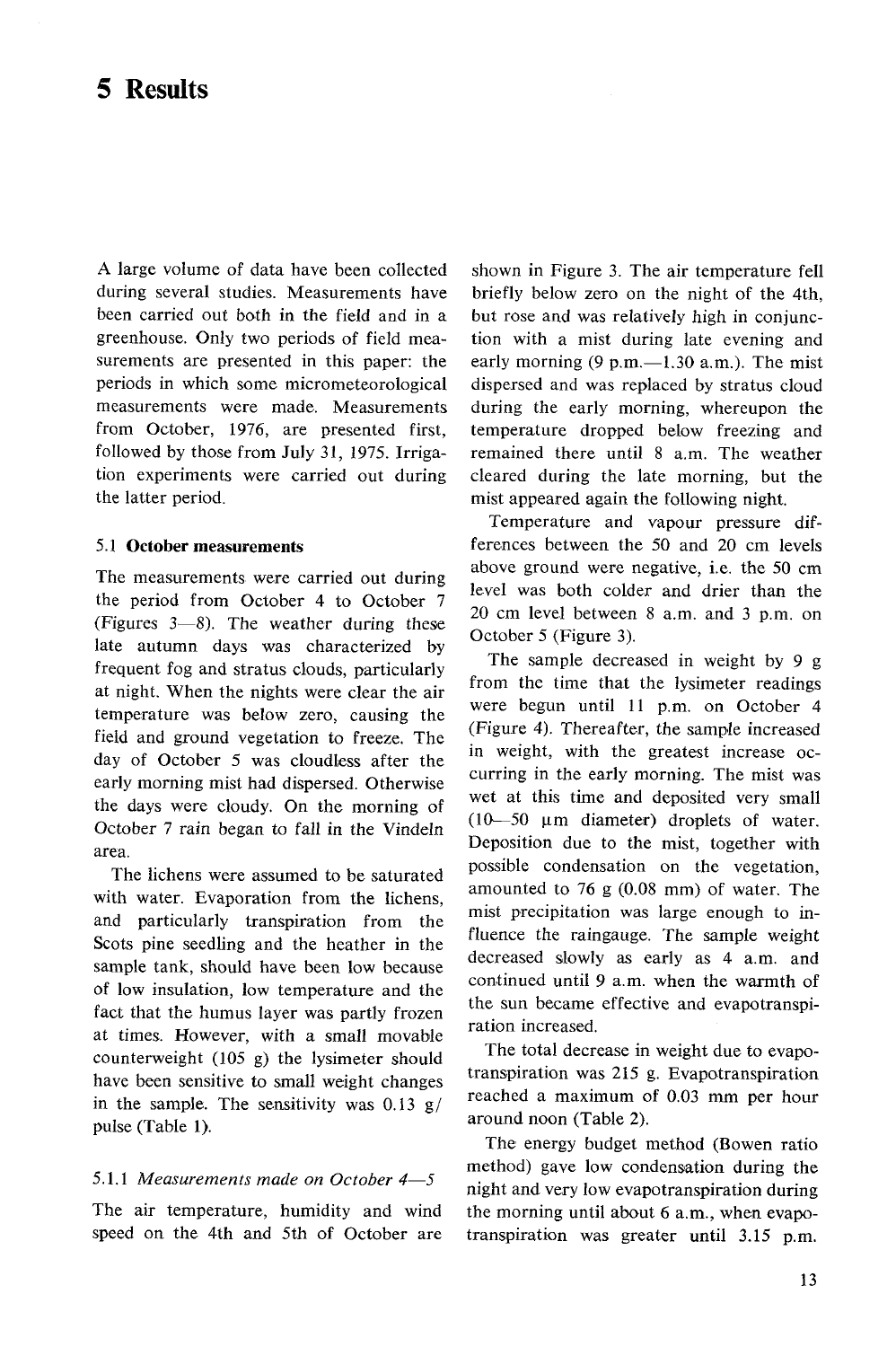

Figure 3. Meteorological elements at the research station at Aheden, October 4-5, 1976.

| Day        | Time          | Bowen ratio method     | Lysimeter method                |
|------------|---------------|------------------------|---------------------------------|
|            |               | mm/h<br>mm             | mm/h<br>mm                      |
| $4 - 5.10$ | $1600 - 2245$ | $+0.0$                 | $-0.01$                         |
| 1976       | $2245 - 0400$ | $+0.0$                 | $+0.08$<br>$+0.03$ max, wet fog |
|            | $0400 - 0730$ | $-0.0$                 | $-0.01$                         |
|            | $0730 - 1500$ | $-0.7$<br>$-0.16$ max. | $-0.16$<br>$-0.03$ max.         |
|            | 1500-1800     | $+0.0$                 | $-0.04$                         |
| 31.7       | $1013 - 1133$ |                        | $-0.40$<br>$-0.30$ mean         |
| 1975       | $1105 - 1215$ | $-0.3$<br>$-0.3$       |                                 |
|            | $1225 - 1558$ |                        | $-0.42$ mean<br>$-1.50$         |
|            | $1435 - 1505$ | $-0.4$ $(-0.7)$        | $-0.23$                         |
|            | $1435 - 1505$ | $-0.3*$ $(-0.5)*$      |                                 |

Table 2. Evapotranspiration (condensation, wet fog precipitation) for a 1 m2 area of vegetation. Evapotranspiration is indicated by a minus sign  $(1 \text{ mm} = 1 \text{ kg/m}^2)$ .

\* Radiation only.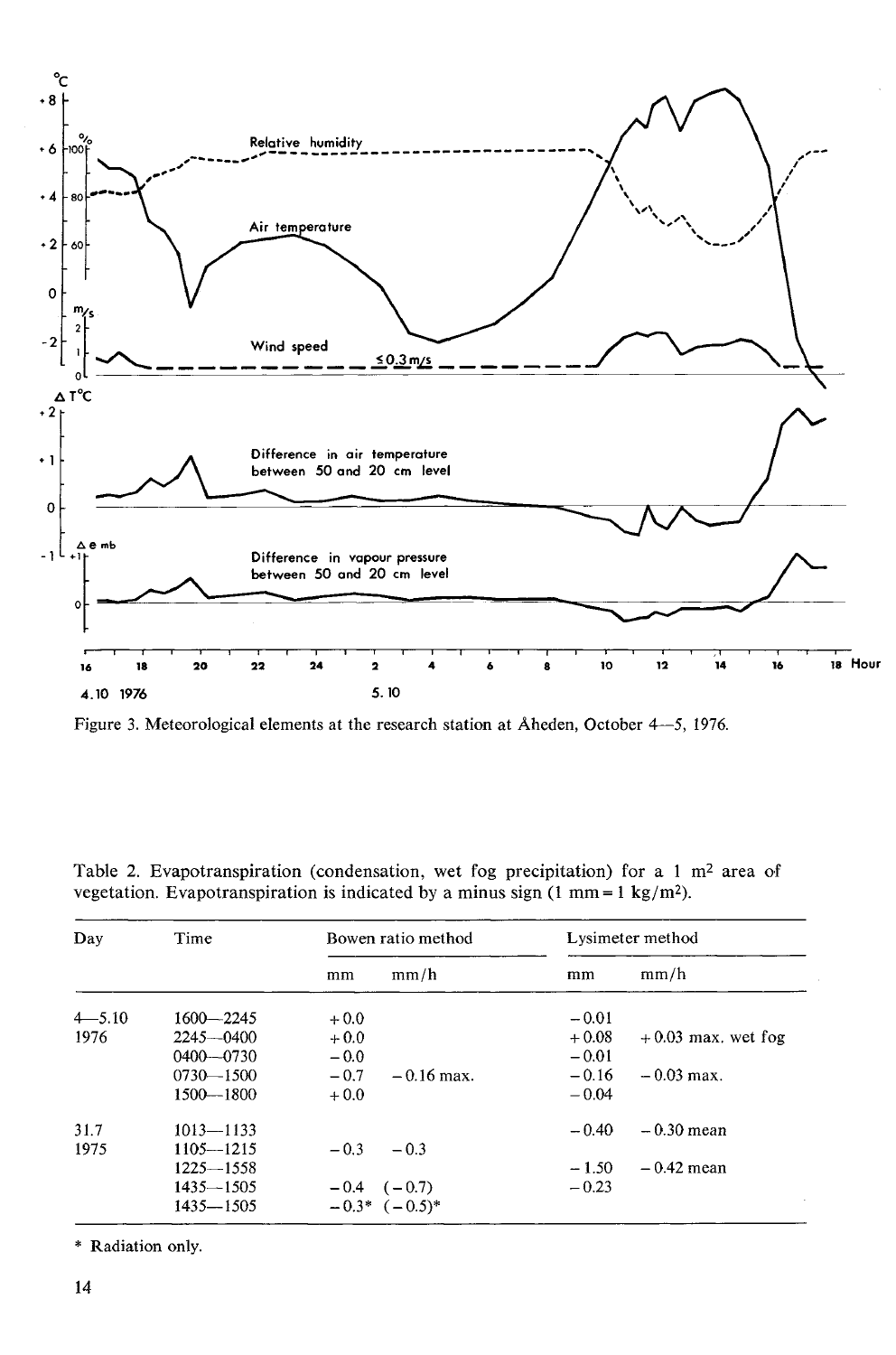

Figure 4. Evapotranspiration and condensation of lichen-heather vegetation measured by the lysimeter and calculated using the Bowen ratio energy balance method. Wet fog droplets were deposited in the late evening of the 4th and in the early morning of the 5th.

(Figure 5, broken curve). Figure 5 illustrates the latent heat flow, LE  $(W/m^2)$  (evapotranspiration=E), the net radiation,  $R_p$ , of the lichen and heather vegetation and the heat flow through the mineral-soil surface, B.

The calculated cumulative evapotranspiration (condensation), in  $g/m^2$ , is shown in Figure 4. A total evapotranspiration of 0.7 mm (maximum 0.16 mm/hour) was reached using the energy budget method (Figure 4 and Table 2). A longer period of evapotranspiration was obtained using the lysimeter as compared with the energy budget method. But the total evapotranspiration was only about a quarter of the value, when measured with the lysimeter. It can be noted that both methods gave the same time for the beginning of evapotranspiration (4 a.m.). The reasons for the large difference in the results obtained from the two methods are discussed in section 6.

#### 5.1.2 *Measurements made October 5-7*

The night of the 5th of October and the evening of the 6th were cold and the temperature at ground level was below zero. The sample weight changed insignificantly during the night up to as late as 10 a.m. on the following day (Figure 6). It was cloudy during the day and the evapotranspiration was insignificant (90 g) until about 4 p.m. During the evening of the 6th of October, the sample weight increased somewhat (condensation), and then decreased (26 g) until 2 a.m. The sample had probably received droplets (98 g) from wet mist until about 6 a.m.

According to the lysimeter, it began to rain between 9.16 and 9.18 during the morning of October 7 (Figure 7). After a weight increase corresponding to 0.3 mm of rain (330 g), the limit of the measuring range was reached at 9.38 a.m. Rainfall had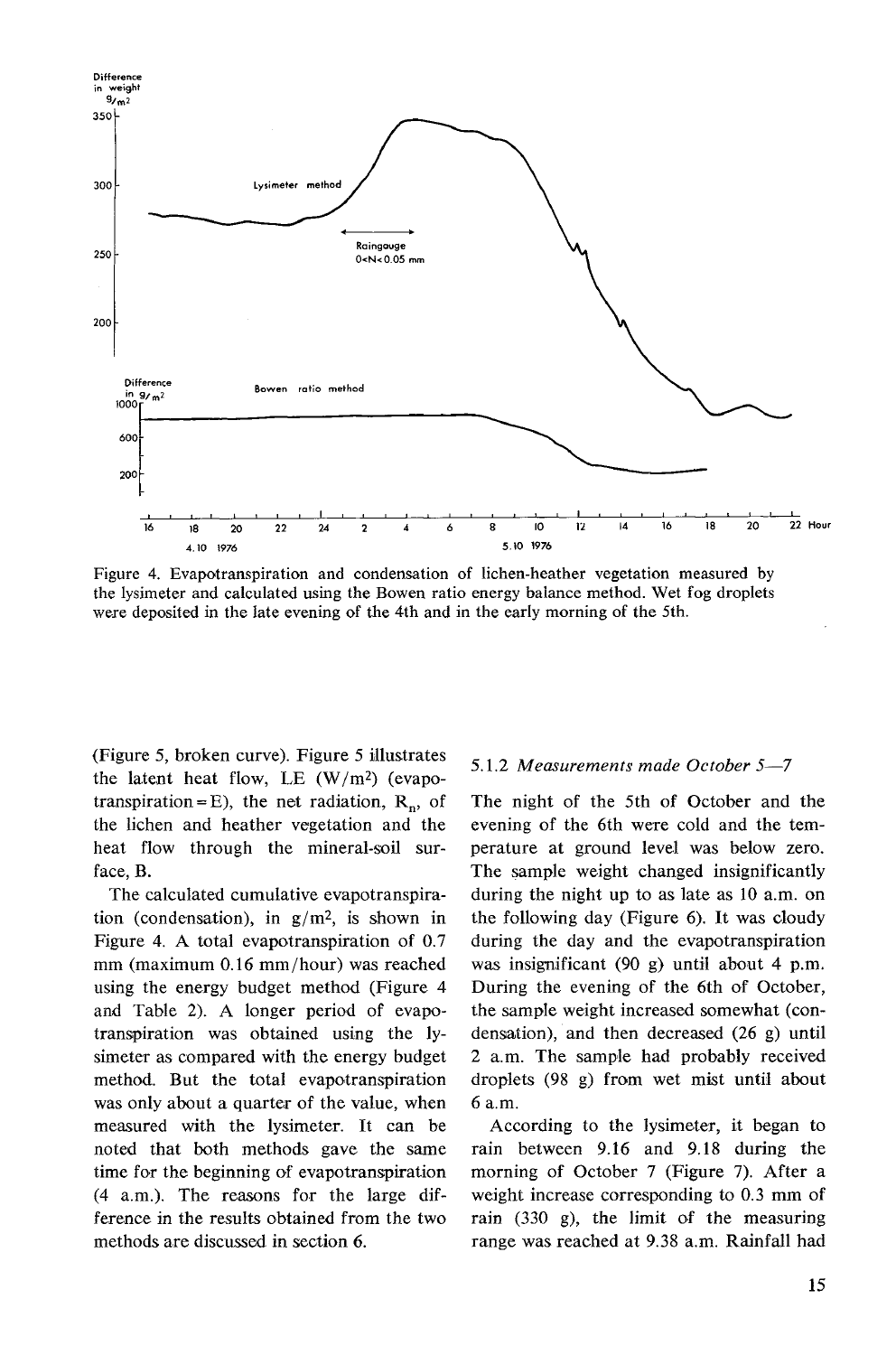

Figure 5. Components of the energy exchange of the lichen-heather vegetation at Aheden, October 4-5, 1976.

 $R_n$  = Net radiation.  $LE = Latent$  heat flux.  $B = Heat flux in ground.$ 



Figure 6. Changes in the weight of the sample tank registered by the lysimeter. Slight evapotranspiration occurred in the middle of the 6th and probably wet fog precipitation early in the morning of the 7th, later followed by rain.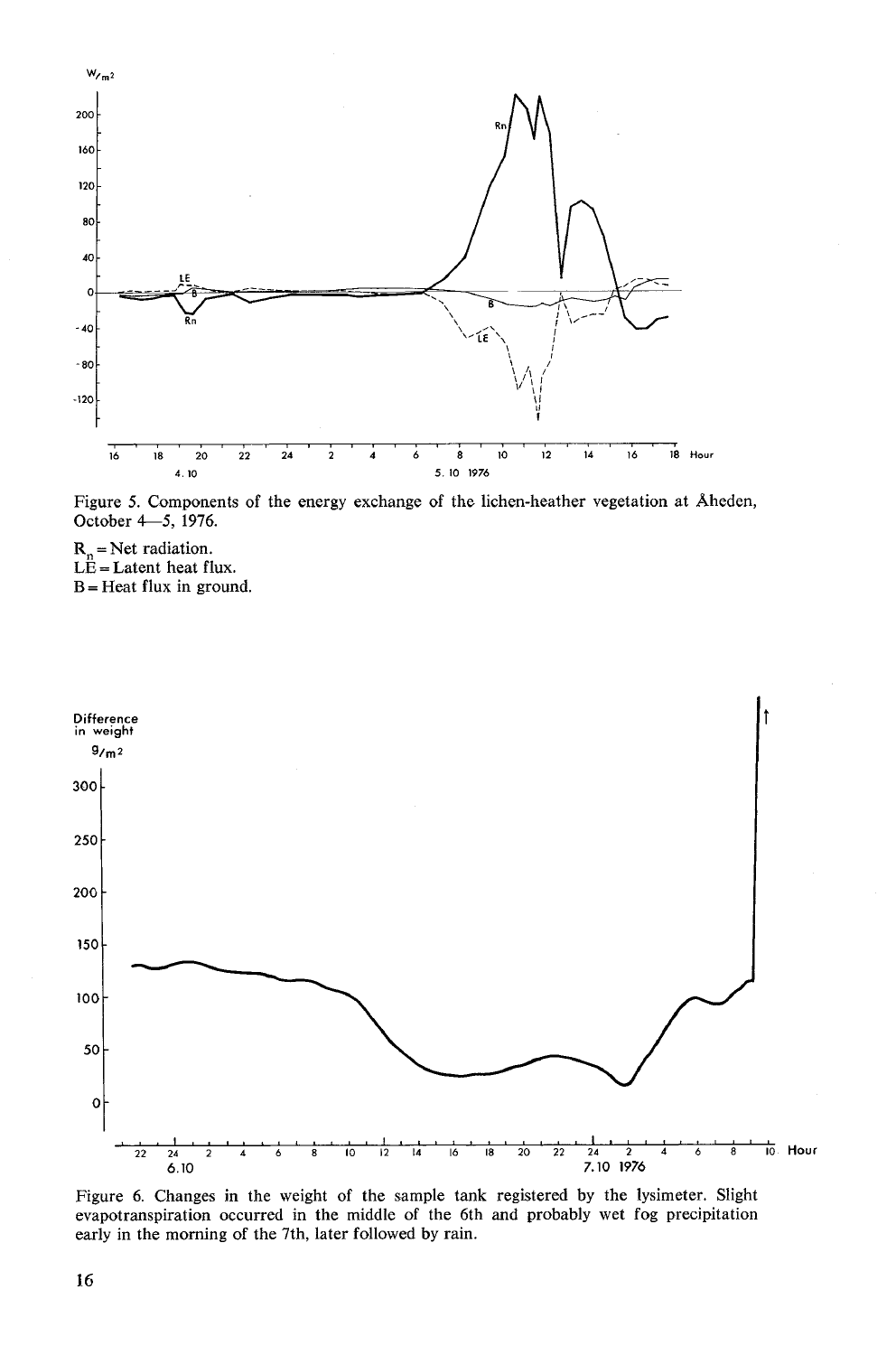

then reached 0.5 mm according to the raingauge. Thus, the rainfall according to the lysimeter was 0.2 mm lower. A certain slowness can be distinguished in the lysimeter readings when the sample weight undergoes large and rapid changes in weight (see page 20).

The irregularities in the curve in Figure 4 occurring at about 12 noon and 2 p.m. are shown in detail in Figure 8. The average wind speed during periods of 4-5 minutes is also shown on this graph. Measurements were made 1.9 metres above ground level. As may be seen from the graphs, irregularities in the lysimder readings occurred during those periods when the average wind speed was highest during the day and probably showed the greatest variation. The wind speed was somewhat lower and less variable during the periods just before and just after the irregularities in the lysimeter readings.

#### *5.2* **July measurements**

These measurements were made on the 31st of July 1975. The movable counterweight in the case was 735 g and the sensitivity was 0.56 g per pulse (Table 1). The lower sensitivity resulted in a wider working-range (without the necessity of altering the fixed weights) than in the previous case.

It may also be of interest to study the lysimeter's performance with the larger movable weight. Figure 9 shows measurements made from 10.47 to 11.31 a.m. In the same way as in measurements made during October, irregularities appeared during the day, for example at 11.01 and 11.12 a.m. These were much less noticeable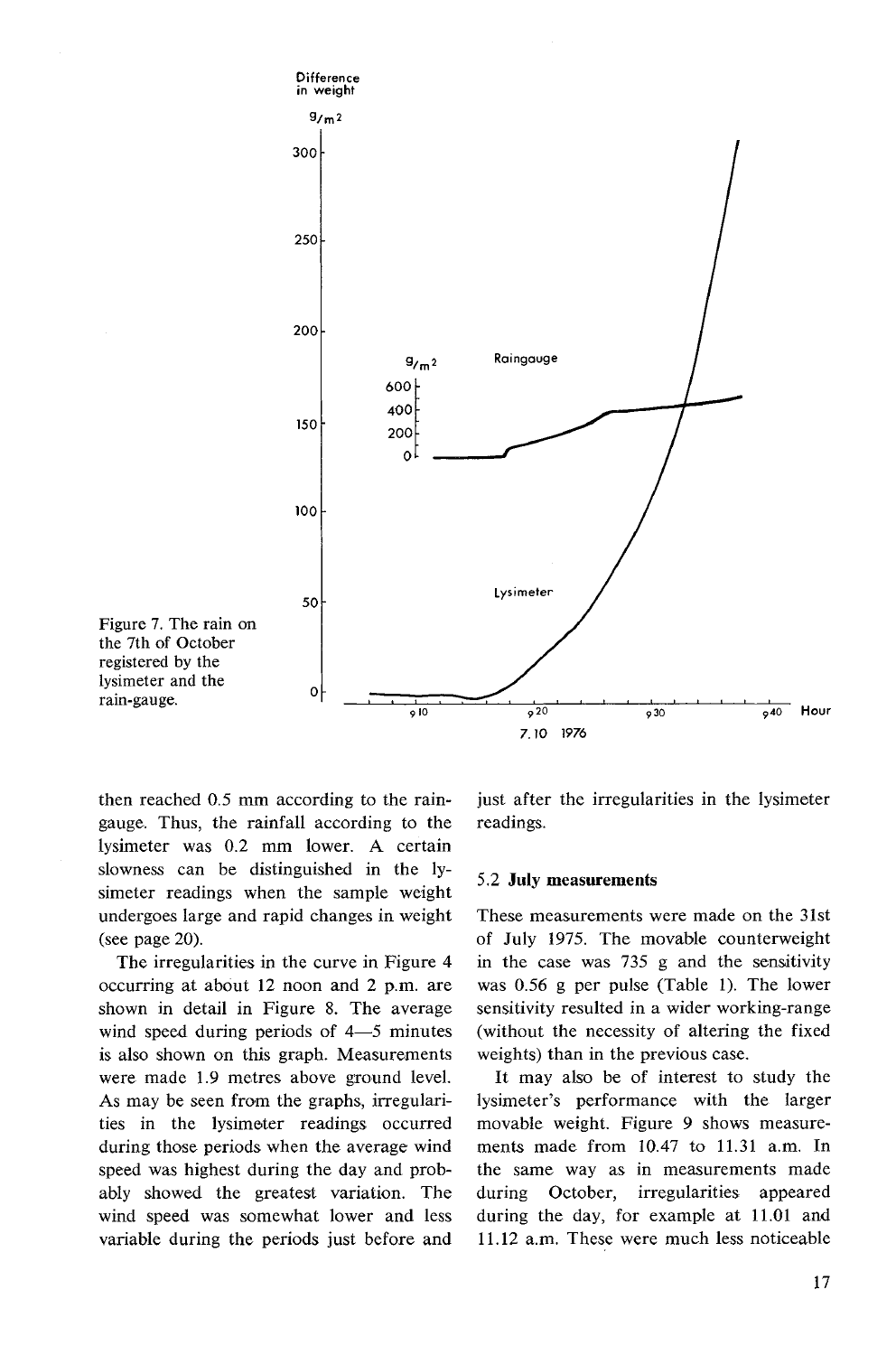

Figure 8. Part of the evapotranspiration during the 5th of October, measured by the lysimeter. Irregularities can possibly be due to variations in the wind speed.

than in the previous case. This can be explained by the fact that the sensitivity was 80 per cent lower in the latter case.

The temperature was very high on the 31st of July, with a maximum of  $28.6^{\circ}$ C, 50 cm above ground level. The relative humidity was  $30-40$  per cent during the period in which measurements were taken (see Appendix). A certain amount of cloudiness (cirrus) occurred during the day, which periodically reduced the insulation slightly.

Evapotranspiration from the sample area

was mainly accounted for by transpiration from the Scots pine seedling, heather and dwarf shrubs. The lichens and mosses were dehydrated. Fine cracks exposing mineral soil were clearly visible between the dried up lichens.

The measurements were started at 10.13 a.m. and are presented in Figure 10. The sample decreased in weight by 398 g, up until 11.33 a.m., corresponding to an evapotranspiration of 0.30 mm of water per hour. The evapotranspiration between 11.05 a.m. and 12.15 p.m., calculated using the energy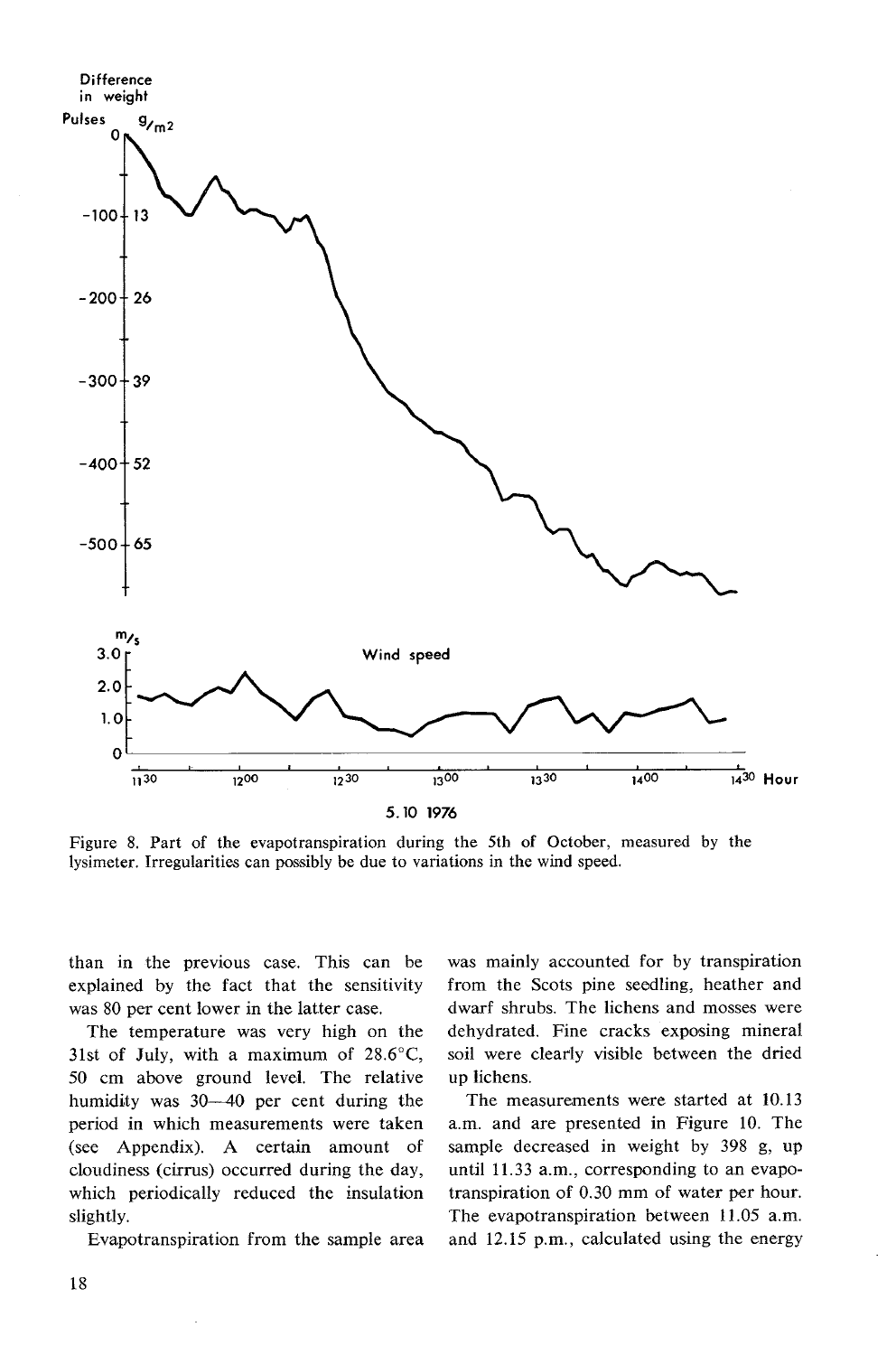

19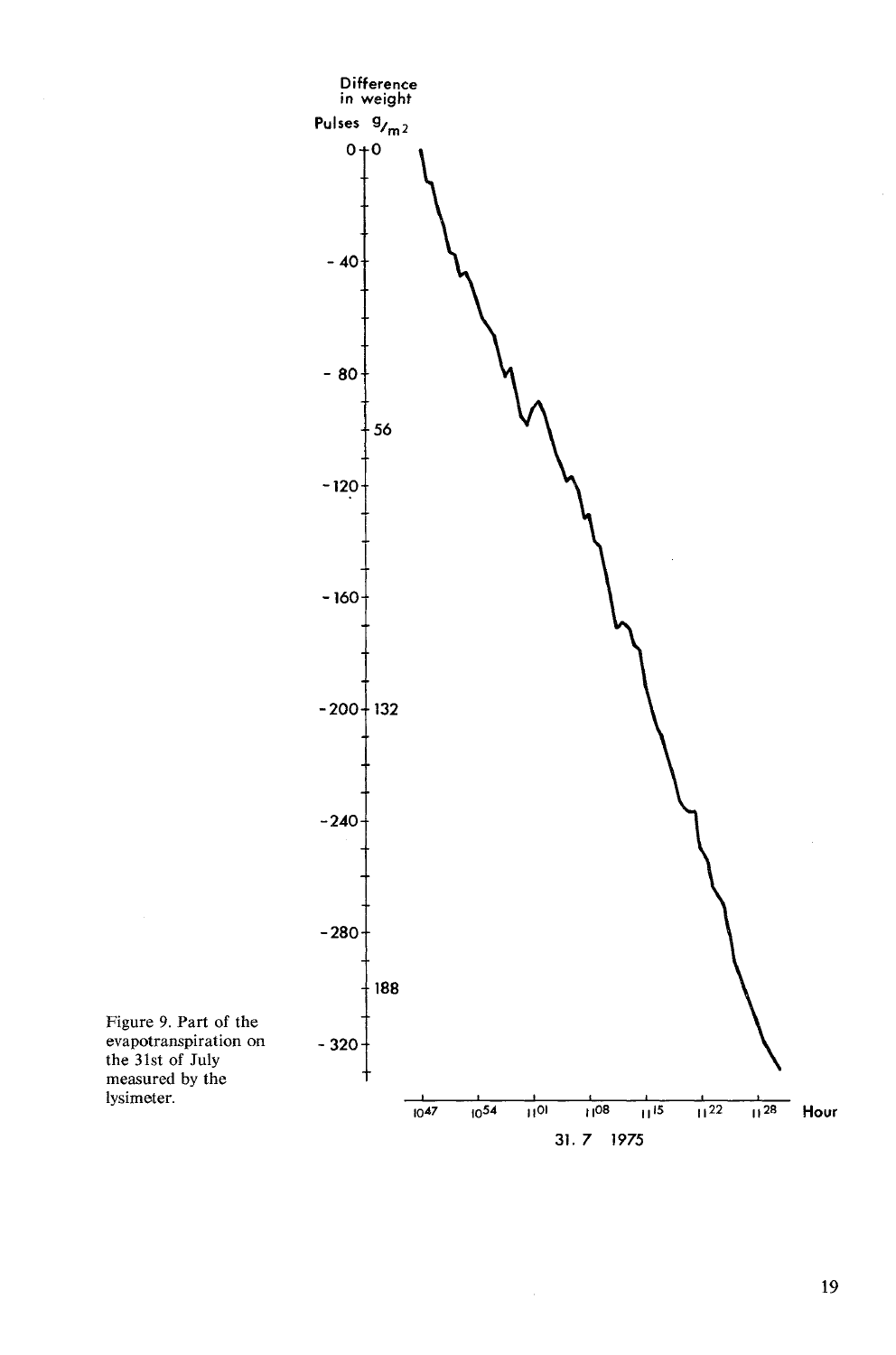

Figure 10. Weight changes due to evapotranspiration and watering of lichen and heather vegetation as registered by the dynamic lysimeter.

budget method, gave the same value (Table 2).

### 5.2.1 *Irrigation experiments*

The vegetation was watered with one litre of water from 11.33 to 11.38 a.m. According to the lysimeter the sample increased in weight by 880 g, i.e. 120 g less than the added quantity of water. A pumpoperated spray-can was used in the experiment. Many of the fine droplets were driven away by the wind before reaching the sample surface or evaporated at once on coming into contact with the warm dry vegetation. The surface temperature of the lichens was about 40°C. The water must also be evenly distributed over the surface of the sample if the lysimeter is to cause the same change in weight as the added water quantity (see page 11). This condition could not be wholly met using the method of watering described above.

It took 17 minutes (until 11.50) for the lysimeter to equilibrate in this first watering experiment.

Irrigation was repeated at 12.05 p.m., this time with two litres of water. The water was quickly sprinkled and splashed over the surface. A weight increase of 2010 g was recorded by the lysimeter. This high value is explained, as above, by uneven distribution of the water over the surface. A slightly larger quantity of water probably landed on the half of the surface nearer to the balance arm's support. The lysimeter equilibrated in 15 minutes after this second watering. It may be noted that, as in the previous watering, the lysimeter recorded increasing weight up to about 10 minutes after watering had ceased. This reflects the fact that the movable counterweight must move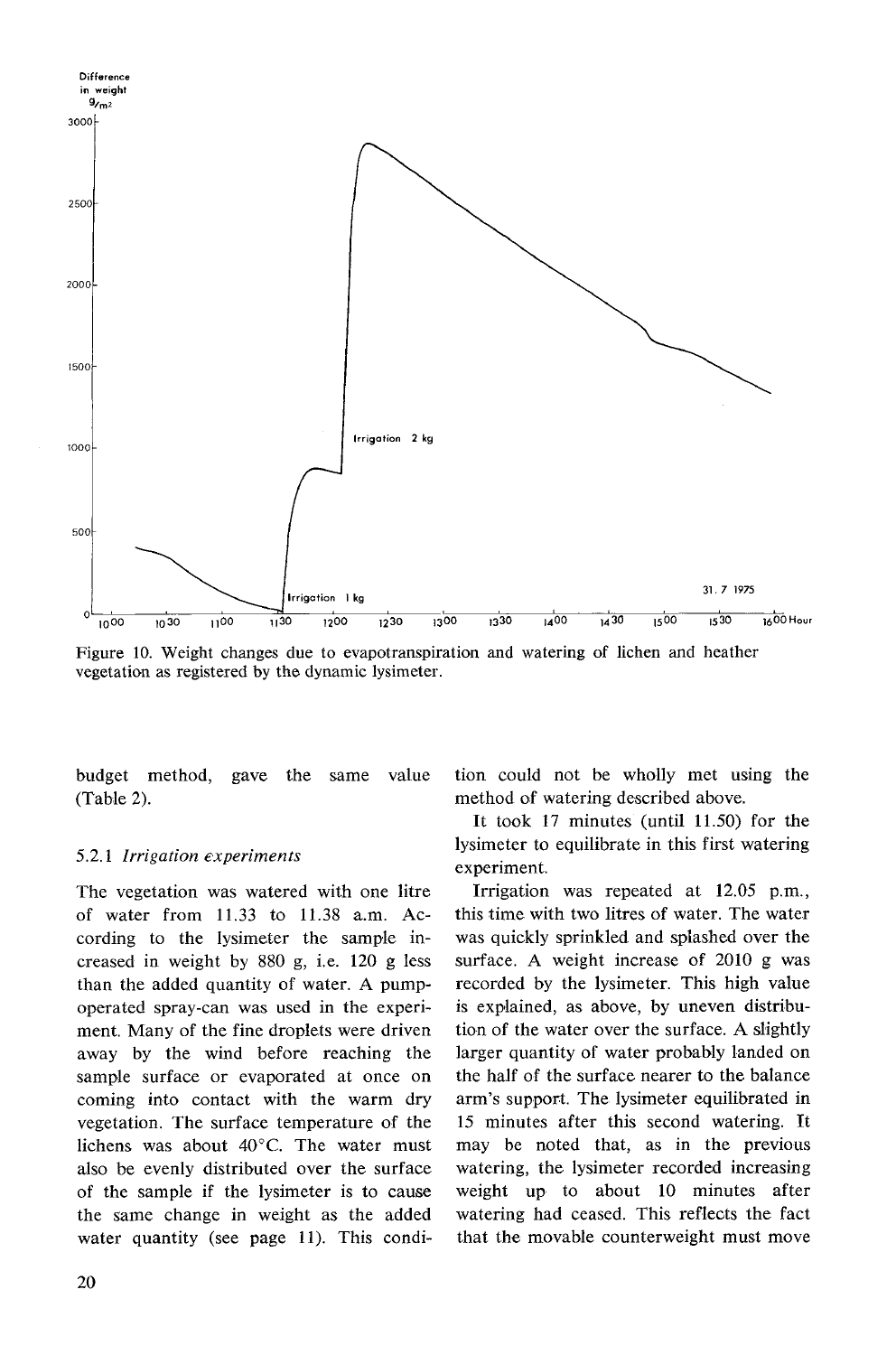through a long distance to equilibrate the lysimeter when a large and rapid change in weight occurs.

A very small amount of water was absorbed by the lichens. The tiny droplets from the spray evaporated very quickly from sunlit surfaces. It was observed during the second watering, where the water was sprinkled and splashed onto the surface, that much of the water ran into the fine cracks between the dried-up lichens. Evapotranspiration after watering need not, therefore, be much greater than before watering; nor was it in this case. The evapotranspiration after watering was  $1500 \text{ g}$   $(12.25-3.58)$ p.m.) according to the lysimeter, i.e. an average of 0.42 mm/hour (Table 2), which

is only 0.1 mm/hour greater than before watering. The rate of decrease in weight was constant, apart from between 2.50-3.00 p.m. The energy budget method gave an evapotranspiration for unwatered vegetation of 0.4 mm between 2.35 and 3.05 p.m. or 0.7 mm/hour (Table 2). The calculated evapotranspiration rate was therefore almost double that obtained by direct measurement. It is surprising that the calculated value was greater than it would have been if the total net radiation energy had been used up exclusively for evapotranspiration. The radiation energy accounted for an evapotranspiration rate of 0.5 mm/hour, i.e. only 0.1 mm/hour greater than the lysimeter values.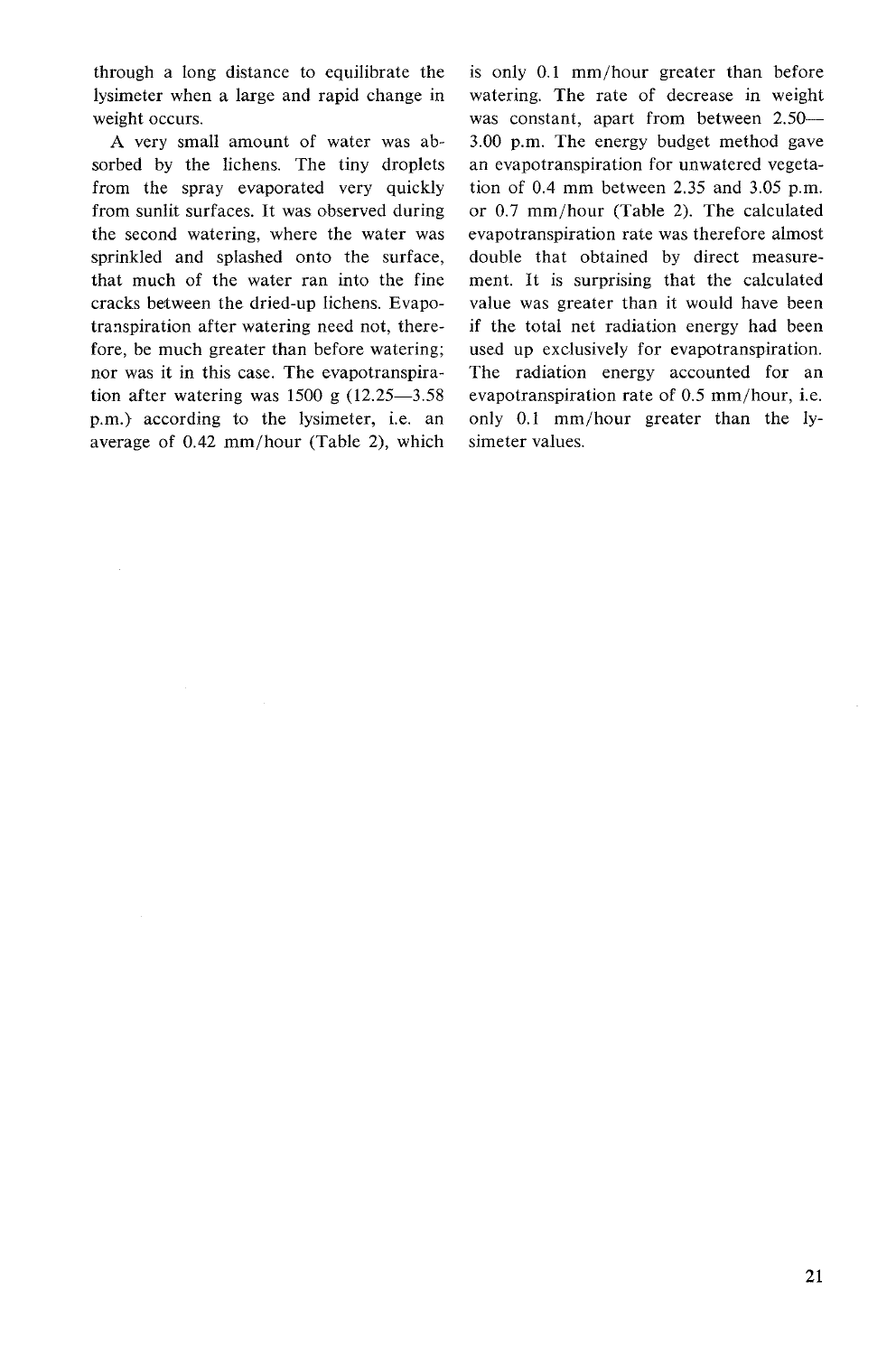### **6 Discussion and some experiences**

The dynamic lysimeter was *reliable* in spite of temporary difficulties, such as in the case when sand and dust were blown and deposited on the movable parts. Since the balance arm was kept swinging constantly the increased friction caused by particles deposited on the knife-edges resulted in no detectable alteration in the readings. However, the balance arm must be kept clean, since the balance will be offset if the fixed weights become coated with dust. Even though the sides of the samples tank were slanted, water droplets adhered to them when it rained. For these reasons, the lysimeter should be checked daily. If measurements are also to be made within a narrow range, i.e. with high sensitivity, the movable counterweight can quickly reach the outer limits of its movement in the case of rain or high rate of evaporation. These positions are equipped with microswitches so that the counterweight, on reaching a switch, is reversed under half a swing. This makes the recorded values characteristic. If this continues and the trend in the change in weight is expected to continue, it will be necessary to alter the position of the fixed weights, so that the movable weight will return to a position at the other end of its working range. In other cases the movable weight ought to be centred. When the position of the fixed weights is changed, the lysimeter must be recalibrated by placing small known weights on the sample surface.

The balance was *mechanically stable,* i.e. with constant weight on the sample tank the displacement was equal on both sides of the equilibrium position. It must be pointed out here that the position of the fixed counterweights determines the stability of the balance condition. The centre of gravity of the system must always be below the level of the balance position. The principle of dynamic weighing even allows for minor packing of the soil, since the only effect is that the position of the movable counterweight will be altered slightly. This appears as a temporary irregularity in the accumulated weight-change curve.

The electronic systems functioned satisfactorily and were not influenced by outside interference. In the case of powerfailure, with the timing being reset to zero, recording will begin immediately the power is restored. It has happened that sunlight has interfered with the photoelectric cells. This was eliminated after the cells were covered and the balance arm placed in a covered hole in the ground.

There are other problems common to lysimeters in general. Aslyng & Kristensen (1961) point out the importance of maintaining good thermal contact between the sample tank and the surrounding ground. This they achieves by using two tanks; one floating in a fluid within the other. In our case, with air in the intervening space between the tank and the ground, the space must be kept as small as possible.

Morris (1959) discusses thoroughly several interesting technical sources of error in connection with his "weighing machine". He explains, among other things, the magnitude of the error due to buoyancy forces which vary with the density of the air.

King, Tanner & Suomi (1956) calibrated their lysimeter using the energy budget method. They demonstrated an effect that is often overlooked, namely, that the effective evapotranspiration area of the lysimeter can differ from the actual sample area. They showed that the effective evapotranspiration area was greatly reduced after the grass was cut, probably depending on the fact that the rims were now enfaced instead of being covered by grass.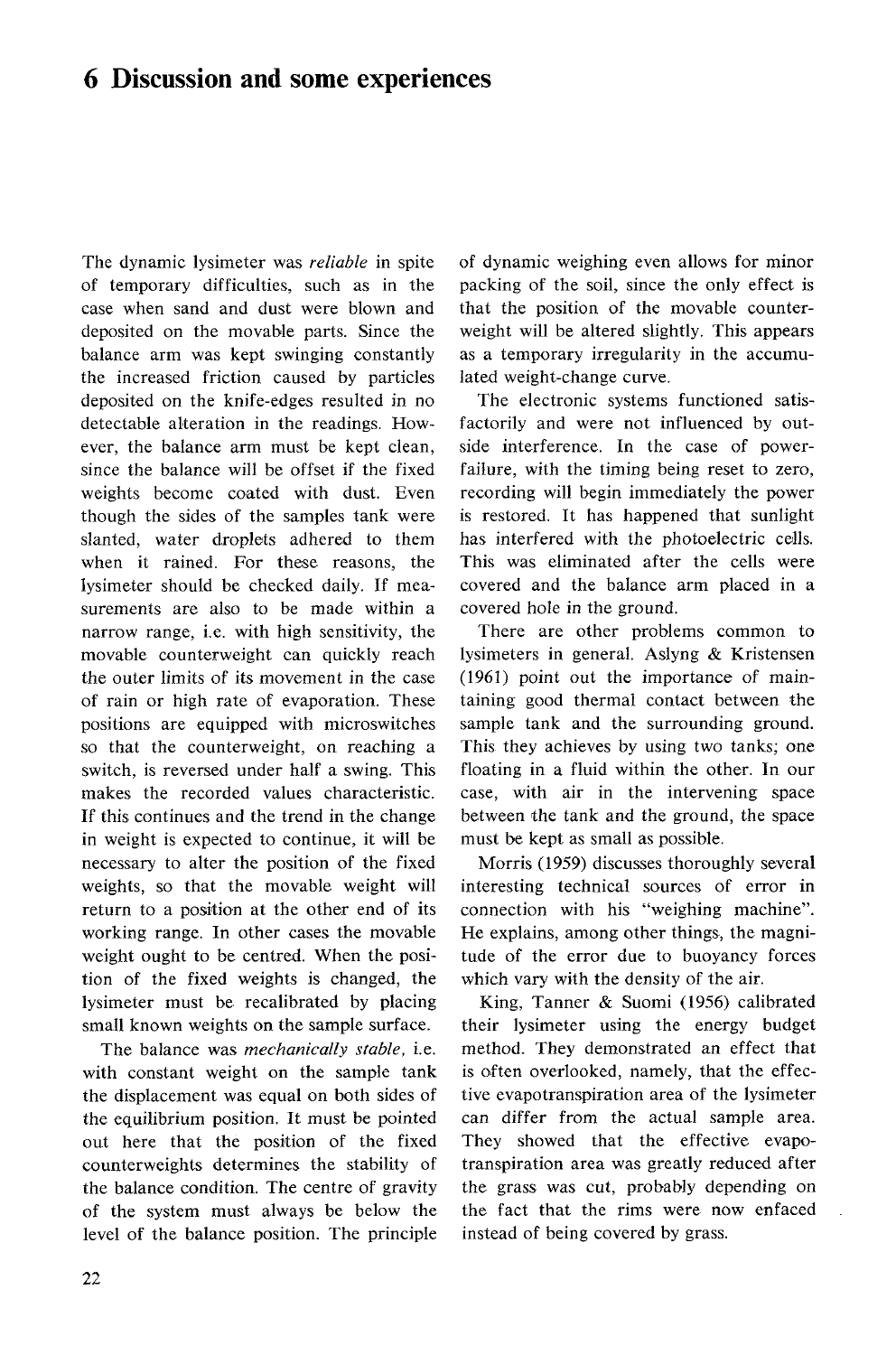We consider it important (as did King, Tanner & Suomi (1956)) to compare the lysimeter method with other methods. However, the quality of the research area must be very high if the comparison is to be of any significance. The field must be extensive, flat and covered evenly with homogeneous vegetation.

The energy budget method is less reliable in the case of advection, i.e. when the wind blows over an area with horizontal, temperature and humidity gradients. From time to time there was a certain risk of marginal effects during our experiments, caused by advection due to the comparatively small open area.

This is apparent in the measurements made on the afternoon of July 31, 1975, when the evapotranspiration calculated using the Bowen ratio method was almost double that indicated by the lysimeter. The latter was only 0.1 mm/h lower than if the total net radiation had been used up for evapotranspiration. Both methods gave similar results for the morning.

There was also a large difference between the lysimeter readings and the meteorological method for the 5th of October: the Bowen ratio method gave an evapotranspiration approximately 5 times greater, or 0.7 mm for 7 hours, than that obtained from the lysimeter (0.2 mm for 7 hours). Both methods gave low values for evapotranspiration thus making the absolute difference small. The difference may be partly because of advection and partly because of the frozen humus layer in the morning (5th of October). Energy was used to melt the ice in the vegetation instead of for evapotranspiration. It can also be noted that the Bowen ratio method gives the best results when the insulation is high and the vertical gradients are well developed.

The dynamic lysimeter, like all other lysimeters using a relatively small soil volume, is best fitted for short-term measurements, i.e. short-term studies of the water-balance in ground layer vegetation. The long-term and slow changes in the water content of the whole mass of soil can differ from the changes in the undisturbed surrounding ground. It is worth observing that it is possible, using the dynamic lysimeter, to measure not only very small quantities of evapotranspiration but also the condensation and deposition of fog droplets on the vegetation.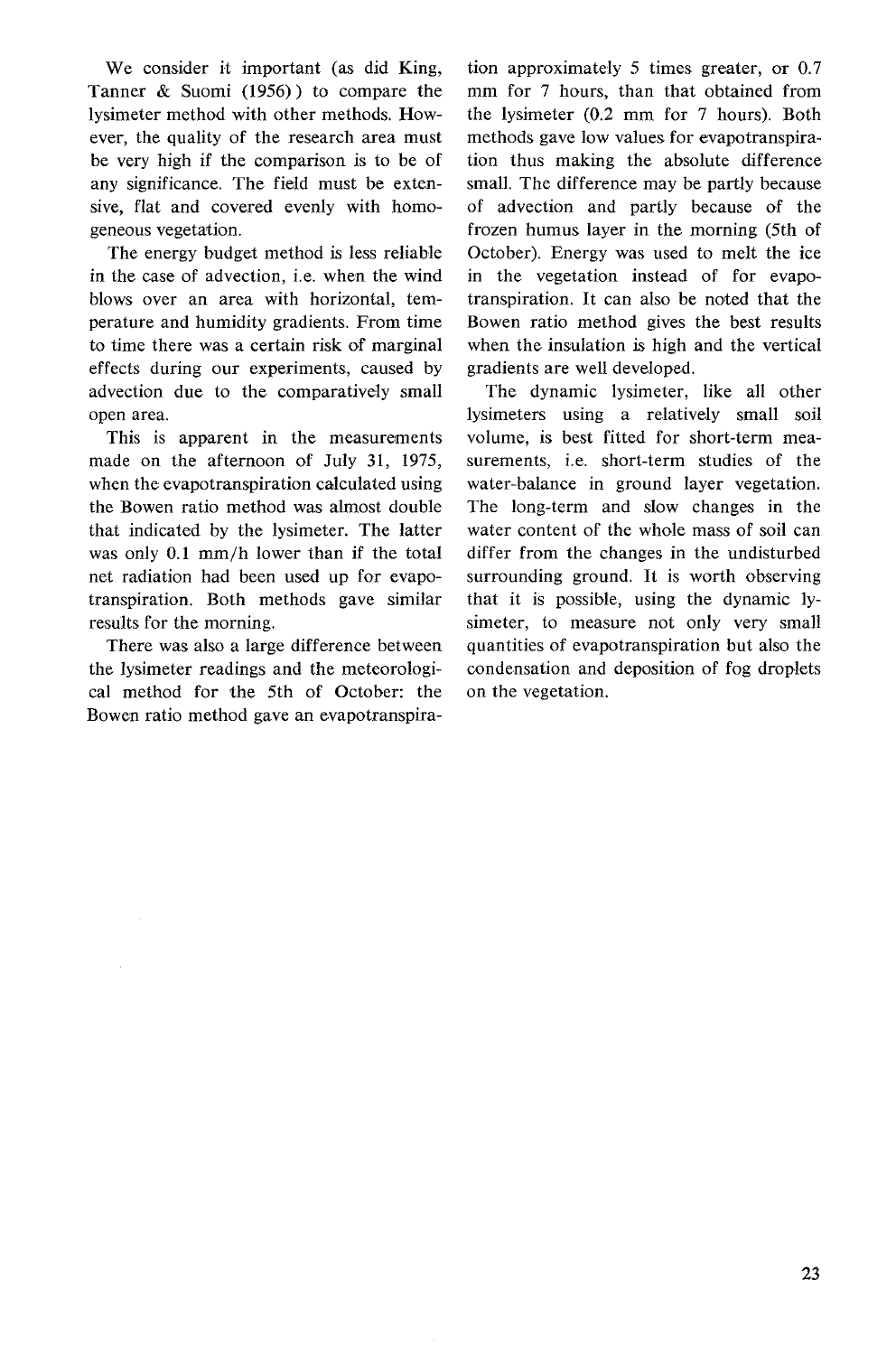## **Summary**

A new dynamic weighing lysimeter is described. In principle, the dynamic lysimeter consists of a balance arm with a movable counterweight that continuously seeks a point of equilibrium by small movements. The times taken by these movements are read off as pulses and fed automatically into a data logger. The sensitivity of the lysimeter was varied between 0.04 g per pulse to 0.56 g per pulse depending on the mass of the movable counterweight.

Contemporary meteorological measurements and lysimeter measurements are described. These were made at the Ecological Forest Research Station at Vindeln, with lichens and heather dominant in the ground vegetation. These measurements gave a lower evapotranspiration for the lysimeter as compared with the results obtained from the Bowen ratio energy balance method. The differencies probably largely depend on the effect of advection.

During rainfall, the lysimeter showed a certain damping in reading equilibrium owing to the dynamic principle. In the case of small changes, for example, evapotranspiration, condensation and wet fog deposition upon the vegetation, the dynamic lysimeter reached the point of equilibrium in a very short time.

The dynamic lysimeter was mechanically stable, functioned satisfactorily and was easy to set up in the field.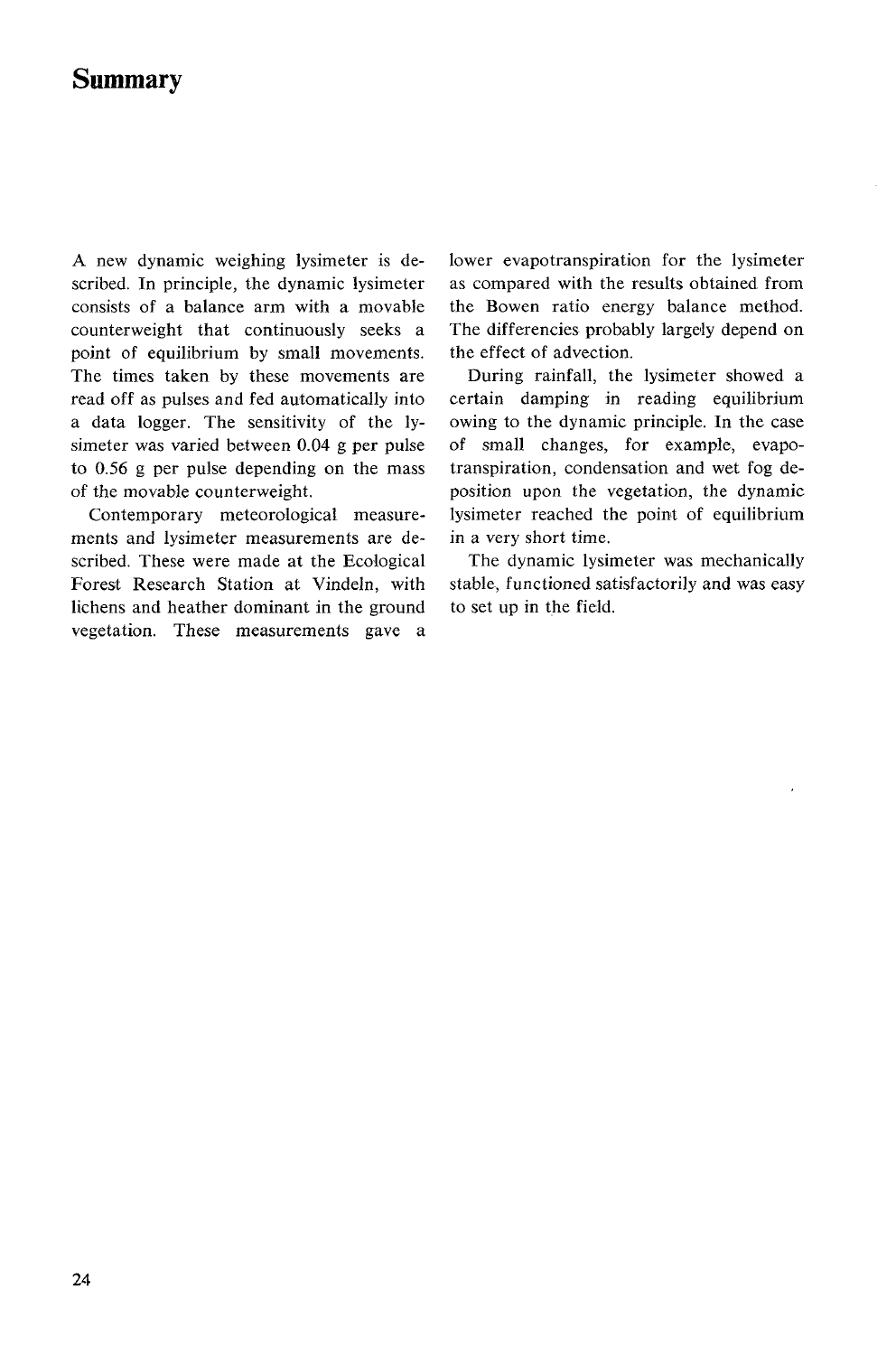### **Acknowledgements**

The design and construction of the lysimeter were possible thanks to the financial support of the Hierta Retzius and André funds. The lysimeter was made in cooperation with the workshop staff (Workshop Building 6) at the University of Umeå, with particular help from engineers Lars Brundin and Tommy Bergfors.

Research grants for this study were provided by Fonden för Skogsvetenskaplig Forskning at the College of Forestry.

Professor Gustaf Sirén, the Head of the Department of Reforestation of the College of Forestry, and professor Erik Bylund of the Department of Geography, the University of Umeå, supported our work in many ways.

The compilation of the material and the lay-out of graphs have been done by fil. kand. Bo Isaksson.

The monograph was translated into English by Mr. Len White. The figures and graphs were drawn by Mrs. UUa Odin. Miss Anita Bengtsson checked and typed the manuscript.

Our thanks are due to all these people and institutions.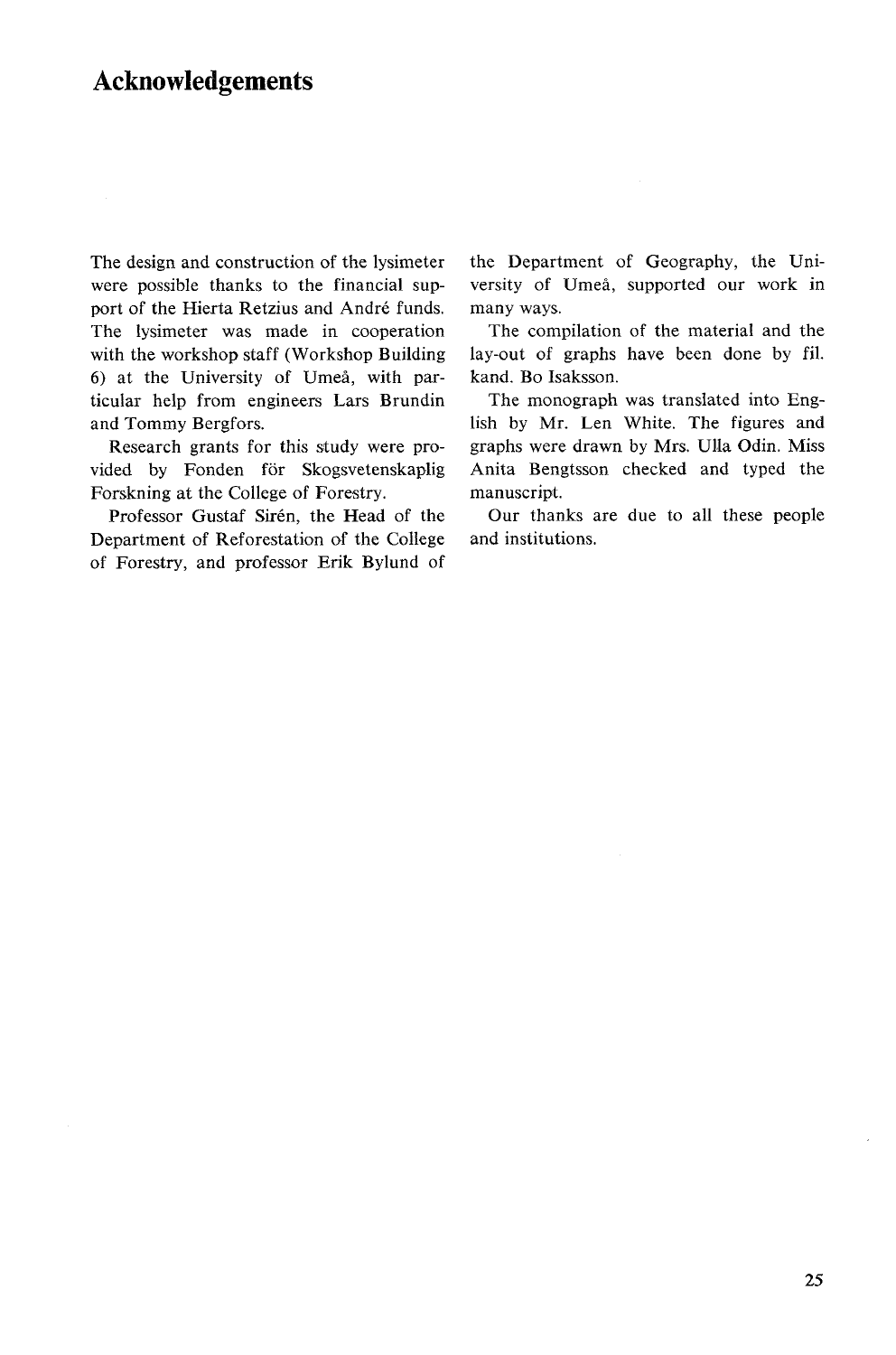### **References**

- Aslyng, H. C. & Kristensen, K. J. 1961. Water Balance Recorder.  $-$  Journal of the Irrigation and Drainage Division. Proc. of the American Soc. of Civil Engineers.
- King, K. M., Tanner, C. B. & Suomi, V. E. 1956. A Floating Lysimeter and Its Evaporation Recorder. - Transaction American Geophysical Union. Vol. 37, No. 6.
- Morris, L. **G.** 1959. **A** Recording Weighing Machine for the Measurement of Evapo-

transpiration and Dewfall.  $-$  Journal of Agricultural Engineering Research No. 4.

- Rosenberg, N. J. 1974. Microclimate. The Biological Environment.  $-$  John Wiley & Sons, New York.
- WMO World Meteorological Organisation. 1966. Measurement and estimation of evapo-**10** World Meteorological Organisation.<br>1966. Measurement and estimation of evapotranspiration. -- Technical<br>mate and evapotranspiration. -- Technical 1966. Measurement and estimation of evapotranspiration. — Tech<br>ration and evapotranspiration. — Tech<br>note No. 83. WMO — No. 201 TP 105.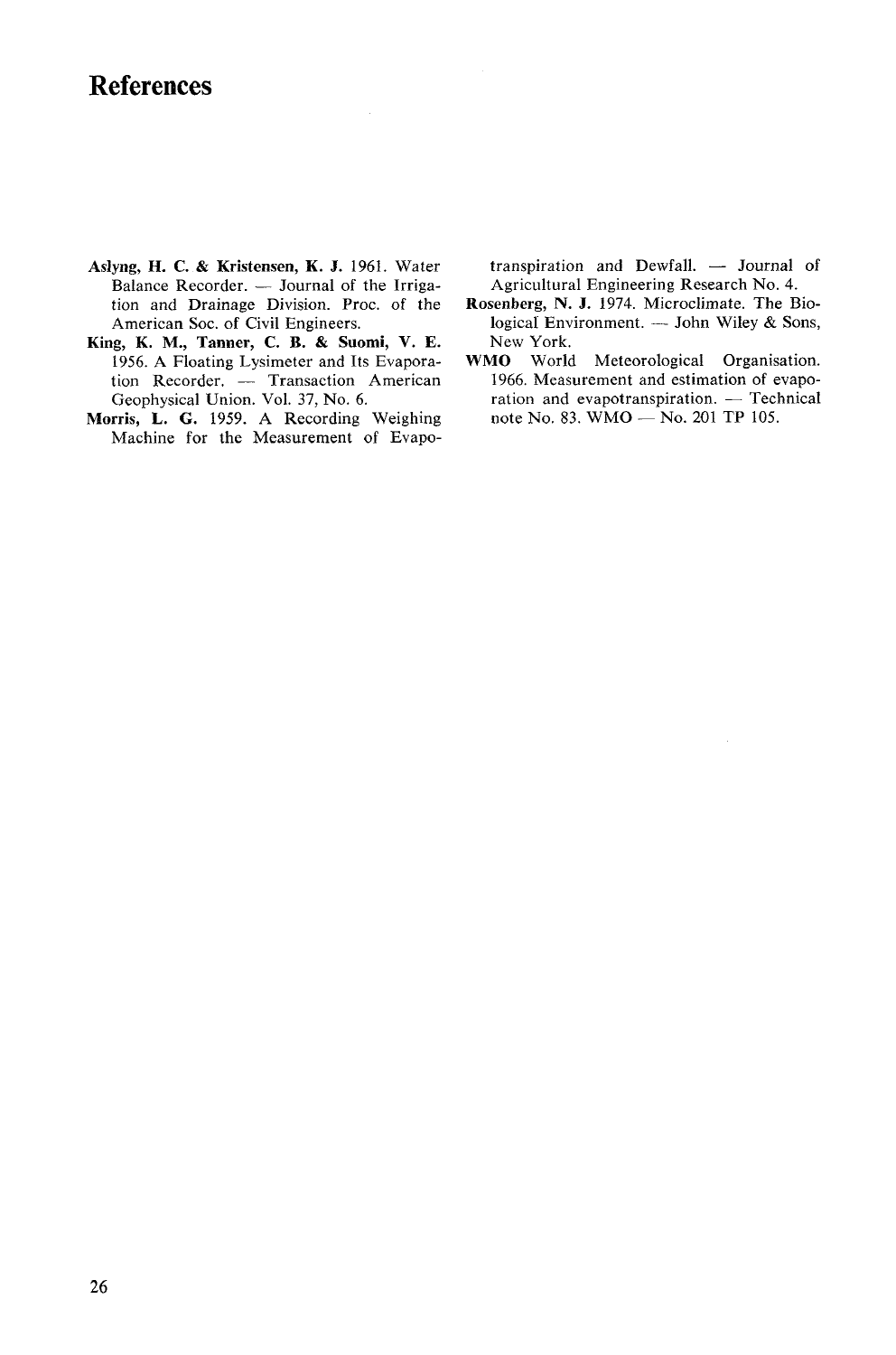### **Sammanfattning**

I uppsatsen beskrivs en ny lysimeterkonstruktion, den dynamiska vägande lysimetern.

Lysimetern utgörs i princip av en balansvåg med en rörlig motvikt, som kontinuerligt söker ett jämviktsläge genom små förflyttningar. Tiden i pulser för dessa förflyttningar avlases digitalt och summeras automatiskt i en data-logger. Kansligheten har varierats mellan 0,04 g/puls och 0,56 g/puls beroende på den rörliga motviktens massa. Provytans storlek var 1 m2 och jordprovets vikt omkring 700 kg.

I uppsatsen redovisas samtidiga lysimeteroch mikrometeorologiska matningar. Dessa utfördes på Skogshögskolans ekologiska forskningsstation vid Vindeln dar vegetationen övervägande utgjordes av lavar och ljung. Evapotranspirationen uppmatt med lysimetern var lägre eller lika stor som avdunstningen beraknad med energibudgetmetoden (Bowen metoden). Avvikelsen mellan metoderna beror till större delen sannolikt på advektion.

För stora viktändringar, dvs. vid regn, visade lysimetern en ökande eftersläpning med viktändringen beroende på den dynamiska principen. Lysimetern reagerade emellertid snabbt vid evapotranspiration, kondensation och då dimdroppar avsattes mot vegetationsytan.

Den dynamiska lysimetern var driftsäker och Iatt att installera i falt.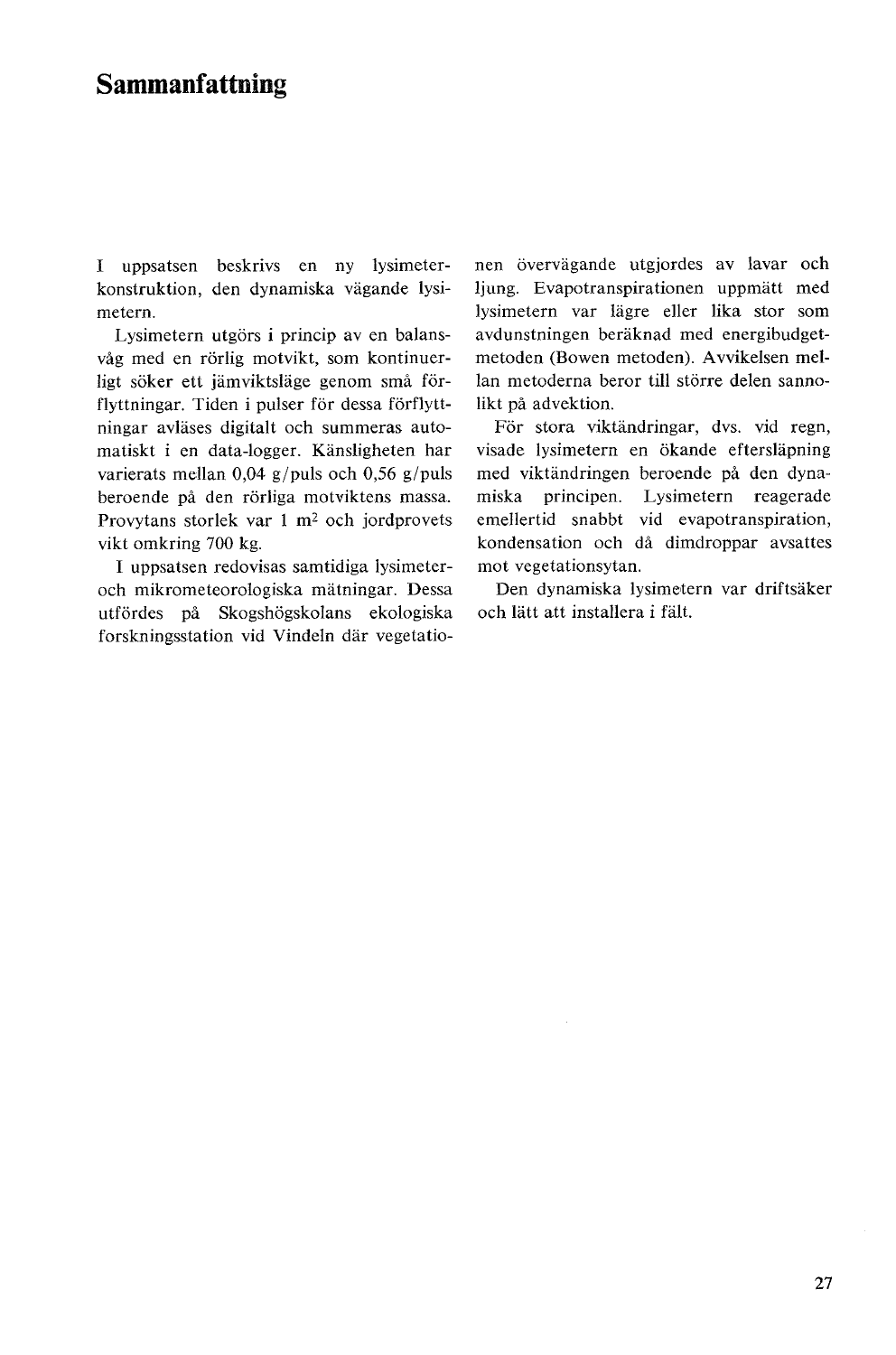# **Appendix**

Factors used for calculation of evapo-  $U =$  relative humidity transpiration (condensation +) using the  $\Delta e$  = difference in vapour pressure Bowen ratio method, and the weight change  $B =$  heat flow in soil according to lysimeter measurement. LE = latent heat flow

 $R_n$  = net radiation<br>T = air temperature

- 
- 
- 
- 
- $E = evaporation in g/m<sup>2</sup> water$